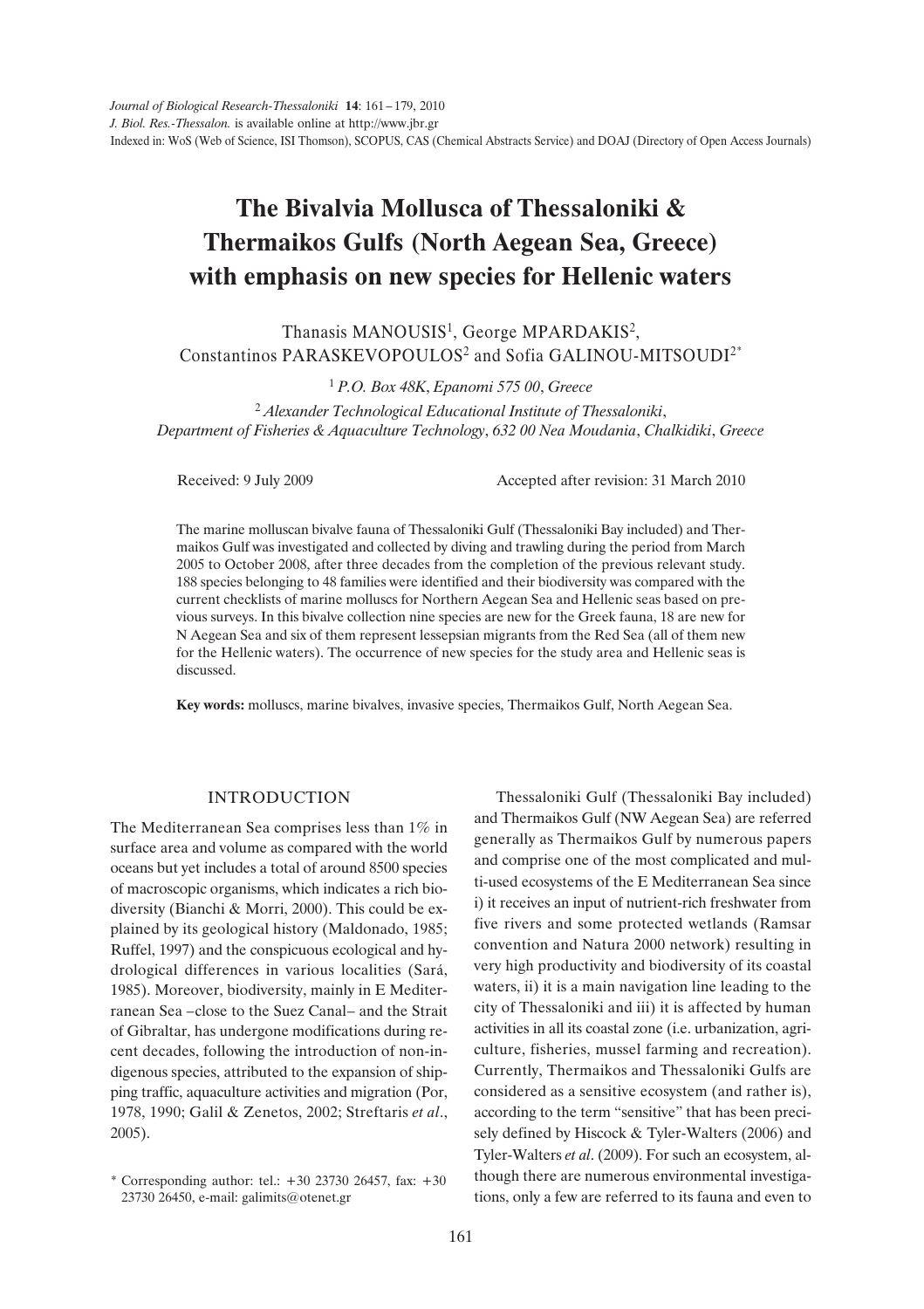its bivalve molluscs exclusively, i.e. Sakellariou (1957), Zenetos (1996) and Zenetos *et al*. (2005). Research over the last 50 years on the benthic fauna of Thermaikos gulf has revealed the presence of several bivalve species (Zarkanellas, 1980; Antoniadou *et al*., 2004).

The main goals of this study are: a) to contribute to the knowledge of bivalve biodiversity with an updated catalogue of bivalve species of Thermaikos Gulf, b) to compare the present biological diversity of the area with that recorded in publications of the past and c) to improve our knowledge on the distribution and expansion of invasive bivalve species. This purpose was facilitated by the use of i) several books, atlases and on-line services, such as Oliver (1992), Poppe & Goto (1993), Giannuzzi-Savelli *et al*. (2001), Cachia *et al*. (2004), Doneddu & Trainito (2005), Repetto *et al*. (2005), Delamotte & Vardala-Theodorou (2008), ELNAIS (https://services.ath.hcmr.gr/spec) and Natuurhistorisch Museum Rotterdam (www.nmr-pics.nl), ii) faunistic and review articles (i.e. Salas, 1996; Demir, 2003; Gofas & Salas, 2008) and iii) relevant studies of the Mollusca fauna in Hellenic areas (i.e. Zenetos *et al*., 2005, 2007, 2009a; Ovalis & Zenetos, 2007).

# MATERIALS AND METHODS

Sampling of live, mainly, specimens was conducted in the coastal areas of Thessaloniki Bay, Thessaloniki Gulf and Thermaikos Gulf (NW Aegean sea, Greece) (Fig. 1) during the period from 2005 to 2008. The samples were collected by a) a van Veen type grab of a 1000 cm2 sampled surface (all stations), b) a professional (traditional) shell fisheries dredge (130 cm wide, nylon drag net of 2.2 cm mesh) (stations C, D, E, H, I), c) a professional trawl (station area S) and d) snorkeling (stations K, L, M, N). Species were collected by sieving the soft substrate through a 5 mm, a 2 mm and a 0.5 mm mesh sieve. After rinsing with fresh water, shells were treated with 25% glycerin in ethanol and stored at room temperature. All species collected were accompanied by data regarding synonyms, shell sizes, habitat characters and collection depths and dates. The nomenclature followed in this study was that of European Register of Marine Species (ERMS) (www.marbef.org) and the species recognition was based on systematic guides and atlases listed in References. For the species nomenclature update (30 November 2009) beside the ERMS, the CLEMAM on-line Database was used. The specimens are deposited in the



FIG. 1. Map of the study area: **1**. Thessaloniki Bay (stations **F** and **G**); **2**. Thessaloniki Gulf (stations **D**, **E**, **H** and **I**); **3**. Thermaikos Gulf (stations **A-C**, **J-R** and **S**). Collection stations: **A**. Scala Litochorou; **B**. Kitros; **C**. Axios River Estuaries; **D**. Chalastra; **E**. Naziki; **F**. Paliomana; **G**. Micro Emvolo; **H**. MACEDONIA Airport; **I**. Ajia Triada; **J**. Aggelohori; **K**. Palioura; **L**. Paralia; **M**. Cape of Epanomi; **N**. Potamos; **O**. Nea Kallikratia; **P**. Nea Moudania; **Q**. Sani; **R**. Poseidi; **S**. Trawled area. *w*. Wetlands.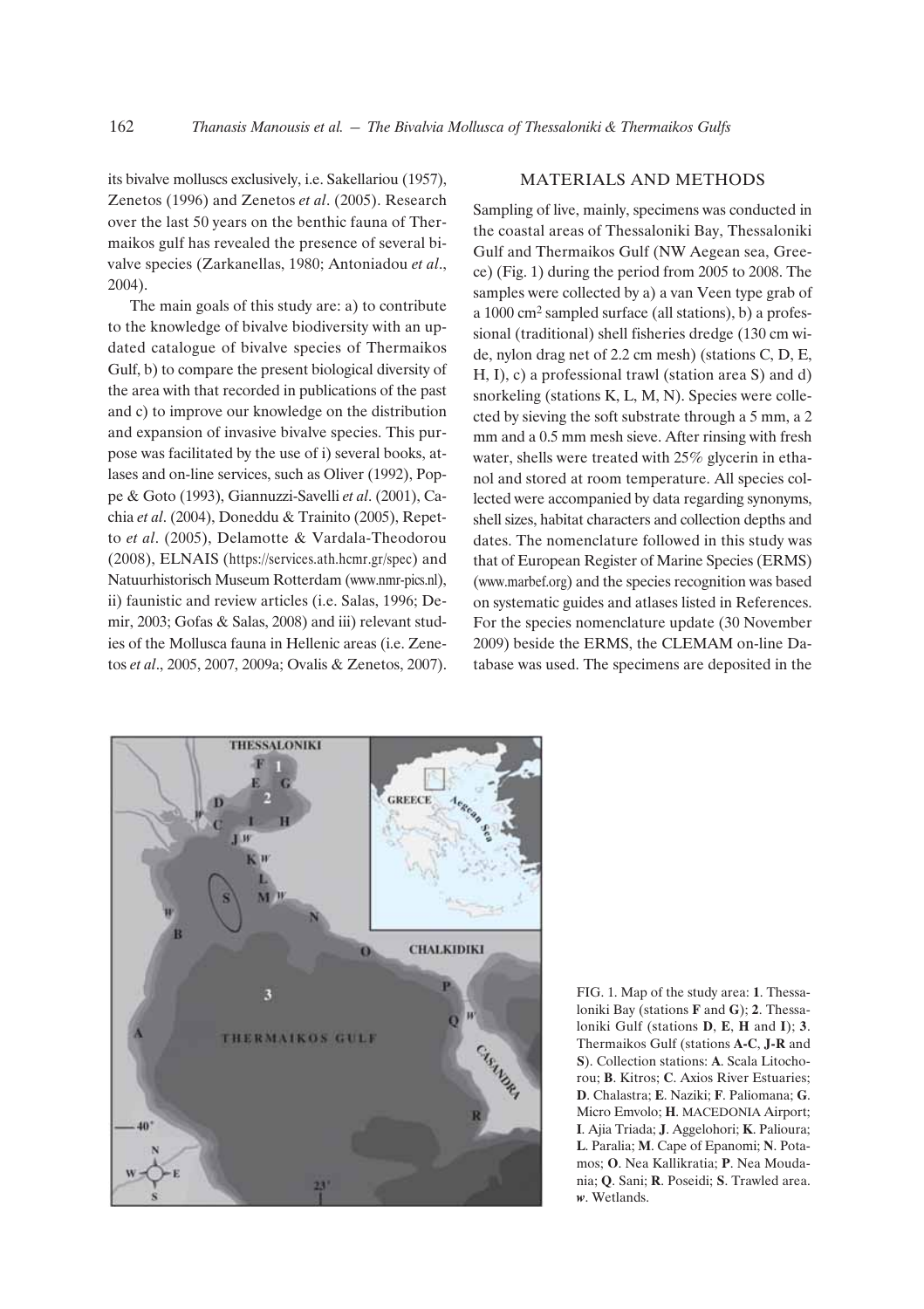TABLE 1. Bivalvia species in a taxonomic order and their occurrence in the collection stations: **A**. Scala Litochorou; **B**. Kitros; **C**. Axios River Estuaries; **D**. Chalastra; **E**. Naziki; **F**. Paliomana; **G**. Micro Emvolo; **H**. MACEDONIA Airport; **I**. Ajia Triada; **J**. Aggelohori; **K**. Palioura; **L**. Paralia; **M**. Cape of Epanomi; **N**. Potamos; **O**. Nea Kallikratia; **P**. Nea Moudania; **Q**. Sani; **R**. Poseidi; **S**. Trawled area. The substrate type is indicated by ( **M**): Muddy; (**S**): Sandy; (**SM**): sandy and muddy. \*indicates new species for N Aegean Sea and \*\*new species for Hellenic waters. Thessaloniki Bay: stations **F** and **G**; Thessaloniki Gulf: stations **D**, **E**, **H** and **I**; Thermaikos Gulf: stations **A**-**C**, **J**-**R** and **S**

|                       | species for Hellenic waters. Thessaloniki Bay: stations F an<br><b>INS)</b>                                                                                                                                                          | d G: Thessaloniki Gulti: stations D, E, H and I; Thermalkos Gulti: stations A-C, J-K and S<br>STATION<br><b>BSTRATE TYPE)</b> | A. (S)   | B. (SM)  | C. (SM)  | E. (M)<br>D. (SM)             | F. (M)    | G. (M)           | H. (M)   | I. (SM) | J. (SM)          | K. (SM)      | L. (SM) | M. (SM) |                          | N. (S)   | O. (SM) | P. (SM)  | $Q.$ (SM) |
|-----------------------|--------------------------------------------------------------------------------------------------------------------------------------------------------------------------------------------------------------------------------------|-------------------------------------------------------------------------------------------------------------------------------|----------|----------|----------|-------------------------------|-----------|------------------|----------|---------|------------------|--------------|---------|---------|--------------------------|----------|---------|----------|-----------|
|                       |                                                                                                                                                                                                                                      |                                                                                                                               |          |          |          |                               |           |                  |          |         |                  |              |         |         |                          |          |         |          |           |
| <b>FAMILY</b>         | <b>Species</b>                                                                                                                                                                                                                       | Depth (m)                                                                                                                     | $6 - 12$ | $8 - 15$ | $5 - 10$ | $4 - 8$<br>$5 - 12$           | $8 - 10$  | $3 - 10$         | $5 - 13$ | $5-10$  | $8-12$           | $3-10$       | $3 - 8$ |         | $2 - 10$                 | $2 - 20$ | $6-11$  | $4 - 10$ | $5 - 10$  |
| <b>SOLEMYIDAE</b>     | Solemya togata (Poli 1795)                                                                                                                                                                                                           |                                                                                                                               |          |          |          |                               |           |                  |          |         |                  |              |         |         | +                        |          |         |          | +         |
| NUCULIDAE             | Nucula nitidosa Winckworth 1930<br>Nucula nucleus (Linné 1758)<br>Nucula sulcata Bronn 1831                                                                                                                                          |                                                                                                                               |          |          |          | $\mathbf +$                   |           |                  | $++$ $+$ | $+ + +$ | + +              | + + +        |         |         |                          | +        |         |          |           |
| NUCULANIDAE           | Nuculana illirica Carrozza 1987<br>**Nuculana pella (Linné 1767)                                                                                                                                                                     |                                                                                                                               |          |          |          |                               |           |                  | +        |         | +                | ٠            | +       |         |                          |          |         |          |           |
| <b>ARCIDAE</b>        | 16)<br>Asperarca nodulosa (Müler 1776)<br>Barbatia clathrata (Defrance 181<br>Barbatia barbata (Linné 1758)<br>Anadara transversa (Say 1822)<br>Anadara polii (Mayer 1868)<br>Arca tetragona Poli 1795<br>Arca noae Linné 1758       |                                                                                                                               |          |          |          | $\ddot{}$<br>$\boldsymbol{+}$ | + +       | +                | +        | +<br>+  | $\pmb{+}$<br>+ + | + +<br>+ + + | +       |         | +<br>+<br>$\overline{a}$ |          | +       | $+$ +    |           |
| NOETIIDAE             | Striarca lactea (Linné 1758)                                                                                                                                                                                                         |                                                                                                                               |          |          |          |                               |           | $\boldsymbol{+}$ | +        | +       |                  | +            |         |         | $\ddot{}$                |          |         |          | +         |
| <b>GLYCYMERIDIDAE</b> | Glycymeris bimaculata (Poli 1795)<br>Glycymeris glycymeris (Linné 1758)<br>Glycymeris violacescens (Lamarck 1819)                                                                                                                    |                                                                                                                               |          |          |          |                               |           |                  |          |         |                  | +            | +       |         | +<br>+<br>$^+$           |          |         |          |           |
| MYTILIDAE             | Gregariella petagnae (Scacchi 1832)<br>Gregariella semigranta (Reeve 1858)<br>Lithophaga lithophaga (Limé 1758)<br>Modiolarca subpicta (Cartaine 1835)<br>Modiolula phaseolina (Philippi 1844)<br>Modiolus adriaticus (Lamarck 1819) |                                                                                                                               |          |          |          | +                             | $\ddot{}$ |                  | + +      | +<br>┿  | +                | +<br>÷.      |         |         | +<br>+                   |          |         |          | +         |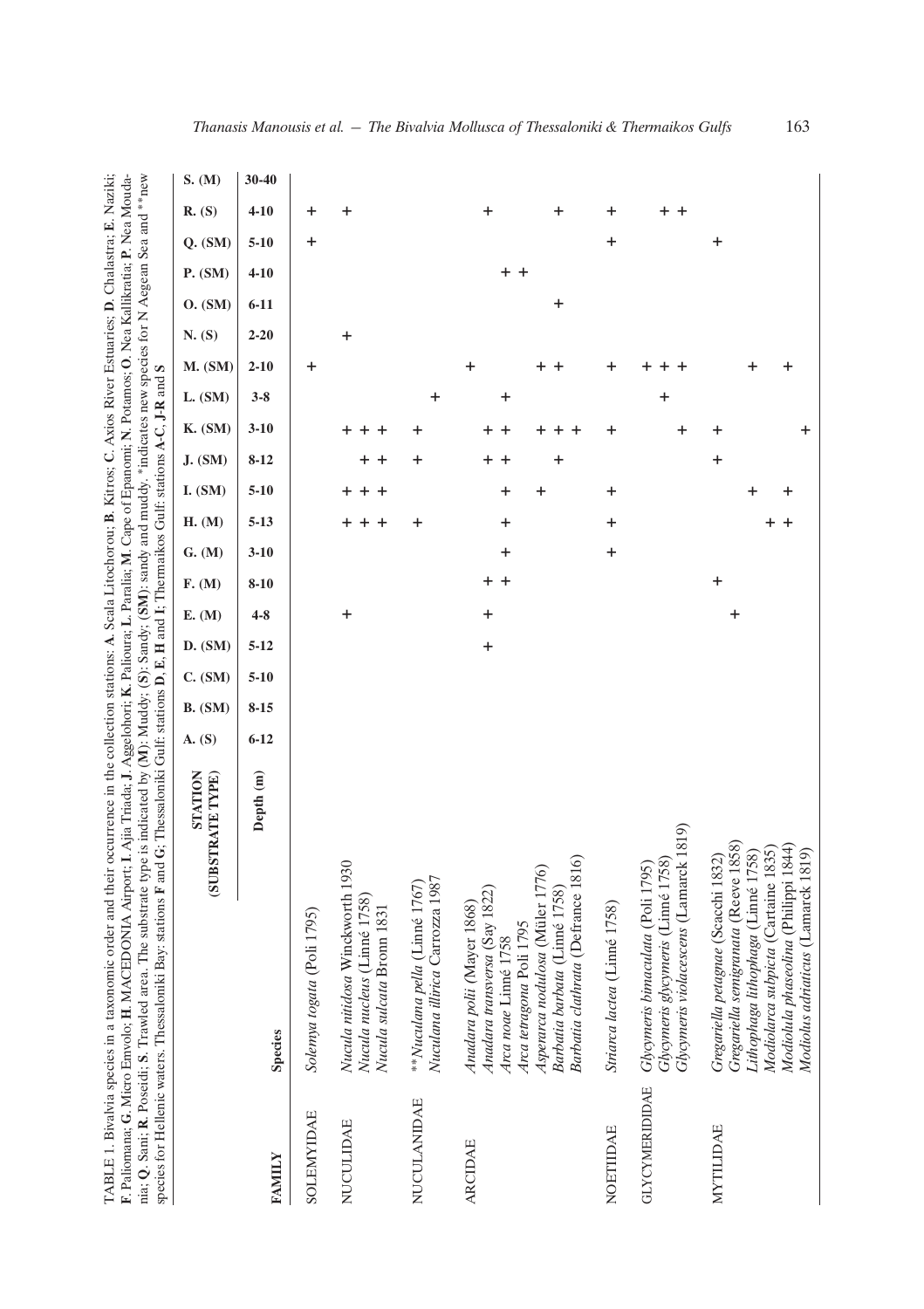|               | STATION<br>(SUBSTRATE TYPE)                                                                                                                                            | A. (S)      | <b>B.</b> (SM) | C. (SM)  | D. (SM)   | E. (M)    | F. (M)   | G. (M)    | <b>H.</b> (M) | <b>J.</b> (SM)<br><b>I.</b> (SM) | <b>K.</b> (SM)         | L. (SM)        | <b>M.</b> (SM) | N. (S)    | O. (SM)  | P. (SM)   | $Q.$ (SM) | R. (S)           | S. (M)           |
|---------------|------------------------------------------------------------------------------------------------------------------------------------------------------------------------|-------------|----------------|----------|-----------|-----------|----------|-----------|---------------|----------------------------------|------------------------|----------------|----------------|-----------|----------|-----------|-----------|------------------|------------------|
| <b>FAMILY</b> | Depth (m)<br><b>Species</b>                                                                                                                                            | $6 - 12$    | $8 - 15$       | $5 - 10$ | $5 - 12$  | $4 - 8$   | $8 - 10$ | $3 - 10$  | $5 - 13$      | $8 - 12$<br>$5 - 10$             | $3 - 10$               | $3 - 8$        | $2 - 10$       | $2 - 20$  | $6 - 11$ | $4 - 10$  | $5 - 10$  | $4 - 10$         | $30 - 40$        |
|               | Modiolus barbatus (Linné 1758)<br>Musculus discors (Linné 1767)                                                                                                        |             |                |          | $\ddot{}$ | +         | +        | +         | +             | +                                | $\ddot{}$              | +              | +              |           |          |           |           | +                |                  |
|               | *Mytilaster lineatus (Gmelin 1791)<br>Musculus costulatus (Risso 1826)                                                                                                 |             |                |          |           | $\pmb{+}$ |          | $\pmb{+}$ | $\ddot{}$     | $\ddot{}$                        |                        | $\ddag$        | +              |           |          |           |           | $\ddot{}$        |                  |
|               | *Mytilaster marioni (Locard 1889)<br>Mytilaster minimus (Poli 1795)                                                                                                    |             |                |          |           |           |          |           |               |                                  |                        |                | $\ddot{}$      |           |          |           |           |                  |                  |
|               | Mytilus galloprovincialis Lamarck 1819<br>Mytilus edulis Linné 1758                                                                                                    | $\mathbf +$ | $\ddot{}$      |          | $\ddot{}$ | $\ddot{}$ | $\ddag$  | $\ddag$   | $\ddot{}$     | $\ddot{}$                        | $\pmb{+}$<br>$\ddot{}$ | $\ddot{}$<br>+ | +              | $\ddot{}$ |          | $\ddag$   |           | $\ddag$          |                  |
| PINNIDAE      | Atrina pectinata (Linné 1767)<br>Pinna nobilis Linné 1758                                                                                                              |             |                |          | $\ddot{}$ | $\ddot{}$ |          |           | $\pmb{+}$     | $\pmb{+}$                        | $\ddot{}$<br>$\ddag$   |                | $\pmb{+}$      |           |          |           |           |                  | $\ddot{}$        |
| PTERIIDAE     | Pinctada radiata (Leach 1814)<br>Pteria hirundo (Linné 1758)                                                                                                           |             |                |          |           |           |          |           |               | $\ddot{}$                        |                        |                |                |           |          | $\ddot{}$ |           |                  | $\ddot{}$        |
| PECTINIDAE    | Aequipecten opercularis (Linné 1758)<br>Chlamys proteus (Dillwyn 1817)<br>Chlamys pesfelis (Linné 1758)<br>Chlamys flexuosa (Poli 1795)<br>Chlamys glabra (Linné 1758) |             | $\ddot{}$      |          | +         | $\ddot{}$ |          | +         | +<br>+        | +<br>+                           | +<br>$\ddot{}$         | +              |                | $\ddot{}$ |          |           |           | $\boldsymbol{+}$ | +                |
|               | Crassadoma multistriata (Poli 1795)<br>Delectopecten vitreus (Gmelin 1791)<br>Chlamys varia (Linné 1758)                                                               |             |                |          | $+$<br>+  | $\ddot{}$ |          | $\ddot{}$ | $\pmb{+}$     | +<br>+                           | $\ddot{}$              |                |                |           |          |           | $\pmb{+}$ | $\pmb{+}$        | $\boldsymbol{+}$ |
|               | (95)<br>Palliolum incomparabile (Risso 18<br>Lissopecten hyalinus (Poli 1795)                                                                                          |             |                |          |           |           |          |           |               |                                  | +                      |                | +              |           |          | +         |           |                  |                  |
|               | Pseudamussium clavatum (Poli 1795)<br>Similipecten similis (Laskey 1811)<br>Pecten jacobeus (Linné 1758)                                                               |             |                |          |           |           |          | $\ddag$   |               | $\ddot{}$                        |                        |                | +              |           |          |           |           |                  | $\pmb{+}$        |

TABLE 1. Continued TABLE 1. Continued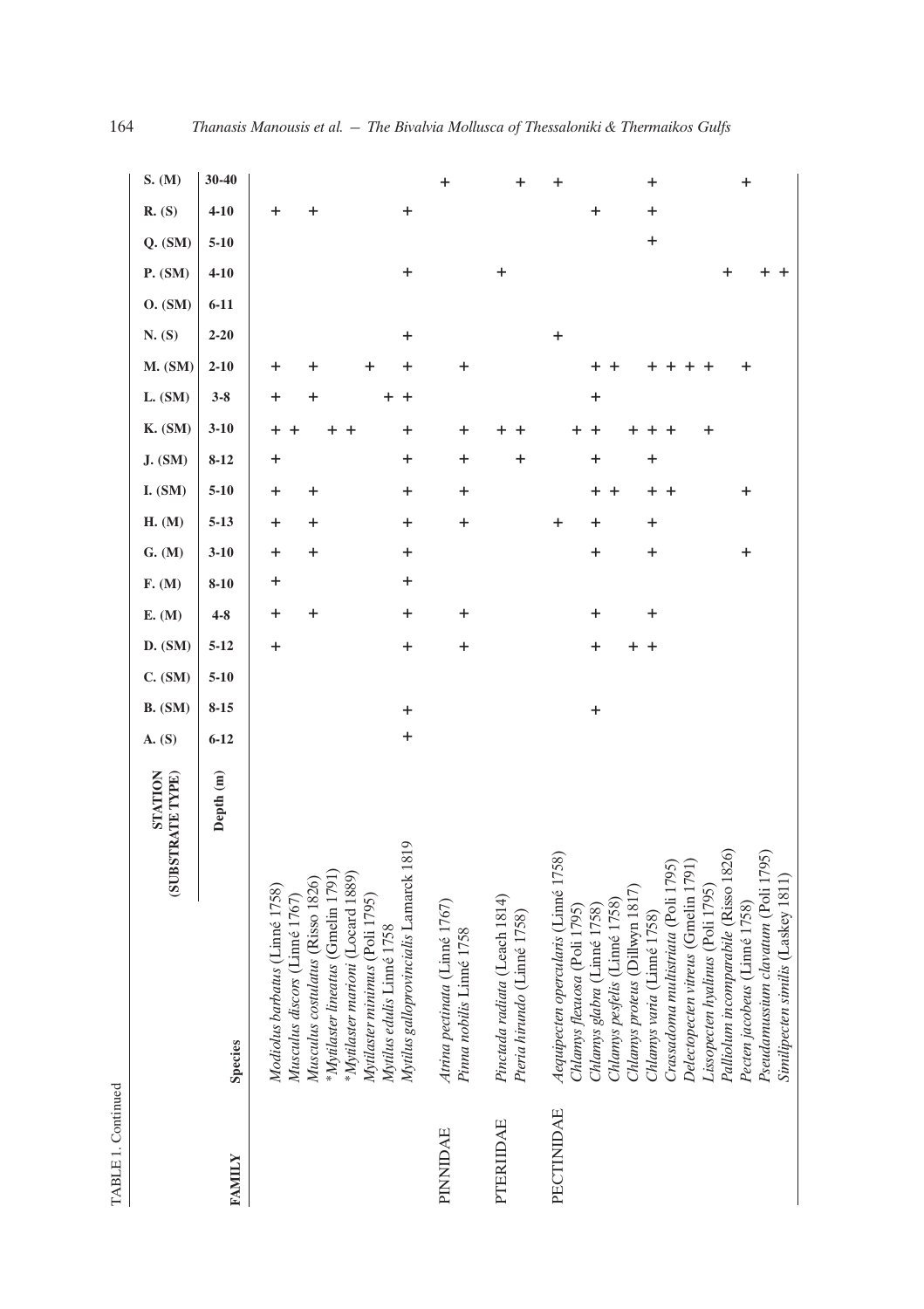|                    |                                                                                                                                                                                                                  | STATION<br>(SUBSTRATE TYPE) | A. (S)   | <b>B.</b> (SM) | D. (SM)<br>C. (SM)   | E. (M)         | F. (M)      | G. (M)              | H. (M)    | I. (SM)   | <b>J.</b> (SM)      | <b>K.</b> (SM) | L. (SM)   | <b>M.</b> (SM) | N. (S)      | P. (SM)<br>O. (SM)   | $Q.$ $(SM)$            | R. (S)    | S. (M)    |
|--------------------|------------------------------------------------------------------------------------------------------------------------------------------------------------------------------------------------------------------|-----------------------------|----------|----------------|----------------------|----------------|-------------|---------------------|-----------|-----------|---------------------|----------------|-----------|----------------|-------------|----------------------|------------------------|-----------|-----------|
| <b>FAMILY</b>      | <b>Species</b>                                                                                                                                                                                                   | Depth (m)                   | $6 - 12$ | $8 - 15$       | $5 - 12$<br>$5 - 10$ | $4 - 8$        | $8 - 10$    | $3-10$              | $5 - 13$  | $5 - 10$  | $8-12$              | $3 - 10$       | $3 - 8$   | $2 - 10$       | $2 - 20$    | $4 - 10$<br>$6 - 11$ | $5 - 10$               | $4 - 10$  | $30 - 40$ |
| SPONDYLIDAE        | Spondylus gaederopus Linné 1758                                                                                                                                                                                  |                             |          |                |                      |                |             |                     |           | +         | +                   |                |           | +              |             |                      |                        |           |           |
| <b>ANOMIIDAE</b>   | Auvuus yerreeri<br>Heteranomia squamula (Linné 1758)<br>Pododesmus aculeatus (Müller 1776)<br>Pododesmus natelliformis (Linné 1761)<br>Anomia ephippium Linné 1758                                               |                             |          |                | $\ddot{}$            | $\ddot{}$<br>+ |             | $\pmb{+}$<br>٠<br>+ | $\ddot{}$ | $\ddot{}$ | +                   |                | $\ddot{}$ | +              | $\ddot{}$   |                      | $\ddot{}$              | $\ddot{}$ | +         |
| <b>LIMIDAE</b>     | Limea loscombii (Sowerby G.B. I<br>Limaria tuberculata (Olivi 1792)<br>Limaria hians (Gmelin 1791)<br>Lima lima (Linné 1758)                                                                                     | 1823)                       |          |                | +<br>$\overline{a}$  |                |             |                     |           |           | +                   |                |           |                |             |                      |                        |           |           |
| <b>OSTREIDAE</b>   | Ostreola stentina (Payraudeau 1826)<br>Ostrea edulis Linné 1758                                                                                                                                                  |                             |          |                |                      |                |             |                     | +         | $\ddot{}$ | +                   |                |           | +              |             |                      |                        | $\ddot{}$ |           |
| <b>GRYPHAEIDAE</b> | Neopycnodonte cochlear (Poli 1795)                                                                                                                                                                               |                             |          |                |                      |                |             |                     |           |           |                     |                |           |                | $\mathbf +$ |                      |                        |           |           |
| LUCINIDAE          | Ctena decussata (Costa O.G. 1829)<br>Anodonia fragilis (Philippi 1836)<br>Lucinella divaricata (Linné 1758)<br>Myrtea spinifera (Montagu 1803)<br>Lucinoma borealis (Linné 1767)<br>Loripes lacteus (Linné 1758) |                             |          |                |                      | $+$ +          | +<br>+<br>+ | +                   | $\ddot{}$ |           | $\overline{a}$<br>+ | ÷              |           | ÷              | $+$ $+$     | $\ddot{}$            | $\ddot{}$<br>$\ddot{}$ | $\ddag$   |           |
| THYASIRIDAE        | Thyasira subovata (Jeffreys 1881)                                                                                                                                                                                |                             |          |                |                      |                |             |                     |           |           |                     |                | ┿         |                |             |                      |                        |           |           |
|                    | UNGULINIDAE ** <i>Diplodonta bogii</i> van Aartsen 2004<br><i>Diplodonta brocchii (D</i> eshayes 1850)<br>**Diplodonta globosa (Forsskål 1'<br>Diplodonta rotundata (Montagu 1                                   | 775)<br>803)                |          |                |                      |                |             |                     |           |           |                     | +              |           |                | +           |                      |                        | $\ddot{}$ |           |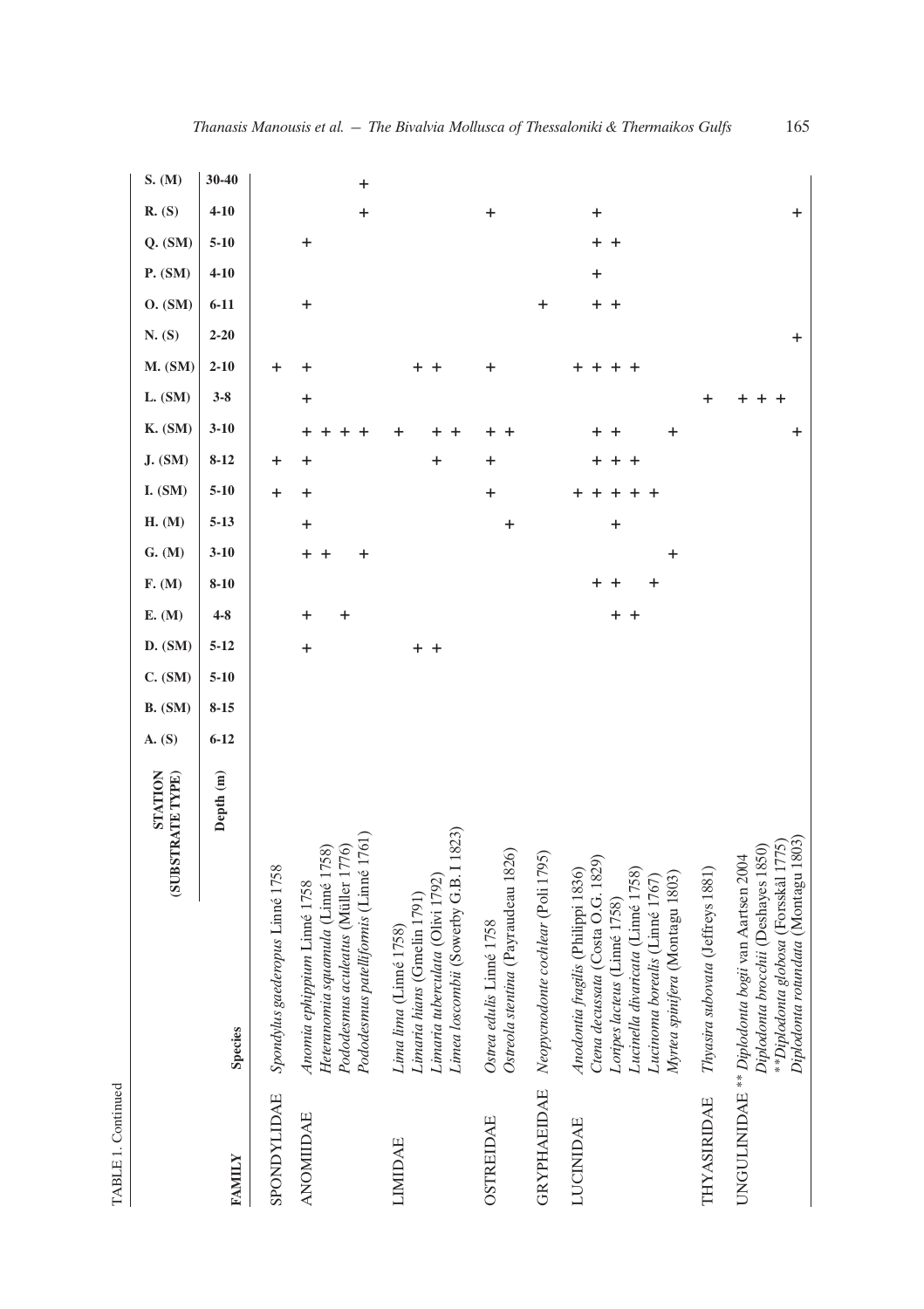| ī |  |
|---|--|

|                   |                                                                                                                                                                                                         | STATION<br>(SUBSTRATE TYPE) | A. (S)   | <b>B.</b> (SM) | D. (SM)<br>C. (SM)   | E. (M)    | F. (M)         | G. (M)   | H. (M)    | I. (SM)  | <b>J.</b> (SM) | <b>K.</b> (SM)                   | L. (SM) | <b>M.</b> (SM) | N. (S)   | O. (SM)     | P. (SM)   | $Q.$ $(SM)$ | R. (S)    | S. (M)    |
|-------------------|---------------------------------------------------------------------------------------------------------------------------------------------------------------------------------------------------------|-----------------------------|----------|----------------|----------------------|-----------|----------------|----------|-----------|----------|----------------|----------------------------------|---------|----------------|----------|-------------|-----------|-------------|-----------|-----------|
| <b>FAMILY</b>     | <b>Species</b>                                                                                                                                                                                          | Depth (m)                   | $6 - 12$ | $8 - 15$       | $5 - 12$<br>$5 - 10$ | $4 - 8$   | $8 - 10$       | $3 - 10$ | $5 - 13$  | $5 - 10$ | $8 - 12$       | $3 - 10$                         | $3 - 8$ | $2 - 10$       | $2 - 20$ | $6 - 11$    | $4 - 10$  | $5 - 10$    | $4 - 10$  | $30 - 40$ |
| <b>CHAMIDAE*</b>  | *Pseudochama corbieri (Jonas 1846)<br>Pseudochama gryphina (Lamarck 1819)<br>**Chama pacifica Broderip 1834<br>Chama asperella Lamarck 1819<br>Chama gryphoides Linné 1758<br>*Chama aspersa Reeve 1846 |                             |          |                |                      | $\ddot{}$ | $\ddot{}$<br>+ | +        | +         | +<br>+   | +              | $\boldsymbol{+}$<br>$\ddag$<br>+ |         | +              |          | +<br>+<br>+ |           | +           | $\ddot{}$ |           |
|                   | GALEOMMATIDAE Galeonima turtoni Sowerby in Turton 1825                                                                                                                                                  |                             |          |                |                      |           |                |          |           |          |                |                                  | +       |                |          |             |           |             |           |           |
| KELLIIDAE         | Kellia suborbicularis (Montagu 1803)<br>Bornia sebetia (Costa O.G. 1829)                                                                                                                                |                             |          |                |                      |           |                |          |           |          |                | $\pm$<br>$\overline{+}$          |         | +              |          |             | $\ddot{}$ |             |           |           |
| LASAEIDAE         | Hemilepton nitidum (Turton 1822)<br>Scacchia oblonga (Philippi 1836)                                                                                                                                    |                             |          |                |                      |           |                |          |           |          |                |                                  |         |                |          |             |           |             |           |           |
| MONTACUTIDAE      | Epilepton clarkiae (Clark W. 1852)<br>Kurtiella bidentata (Montagu 1803)<br>Tellimya ferruginosa (Montagu 1808)<br>Tellimya tenella (Lovén 1846)                                                        |                             |          |                |                      |           |                |          | $\ddot{}$ |          |                |                                  |         |                |          |             |           |             |           |           |
| CARDITIDAE        | Venericardia antiquata (Linné 1758)<br>**Cardites akabana (Sturany 1899)<br>Cardita calyculata (Linné 1758)<br>Glans trapezia (Linné 1767)<br>Glans aculeata (Poli 1795)                                |                             |          |                |                      |           |                |          |           |          | +              | + +                              | +       | ÷              | +        | +           | +         |             |           |           |
| <b>ASTARTIDAE</b> | Digitaria digitaria (Linné 1758)                                                                                                                                                                        |                             |          |                |                      | $\ddot{}$ | $\ddot{}$      |          |           | +        | +              |                                  |         |                |          |             |           |             | +         |           |

166 *Thanasis Manousis et al. — The Bivalvia Mollusca of Thessaloniki & Thermaikos Gulfs*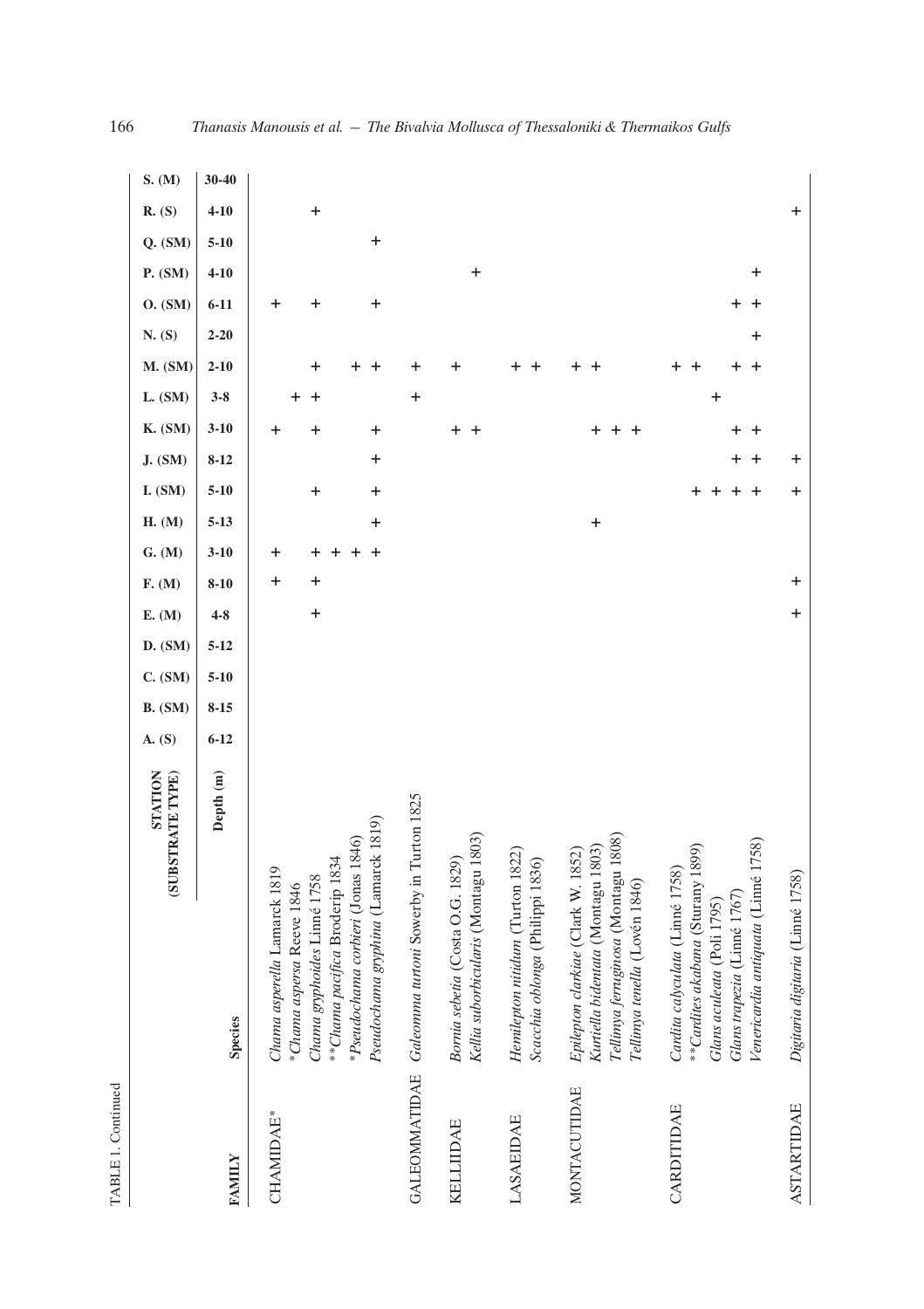|           | STATION<br>(SUBSTRATE TYPE)                                                                | <b>B.</b> (SM)<br>A. (S) | C. (SM)   | D. (SM)  | E. (M)    | F. (M)   | G. (M)   | H. (M)    | <b>J.</b> (SM)<br><b>I.</b> (SM) | <b>K.</b> (SM) | L. (SM) | <b>M.</b> (SM) | N. (S)   | O. (SM)  | P. (SM)     | $Q.$ $(SM)$ | R. (S)    | S. (M) |
|-----------|--------------------------------------------------------------------------------------------|--------------------------|-----------|----------|-----------|----------|----------|-----------|----------------------------------|----------------|---------|----------------|----------|----------|-------------|-------------|-----------|--------|
| FAMILY    | Depth (m)<br><b>Species</b>                                                                | $8 - 15$<br>$6 - 12$     | $5 - 10$  | $5 - 12$ | $4 - 8$   | $8 - 10$ | $3 - 10$ | $5 - 13$  | $8 - 12$<br>$5 - 10$             | $3 - 10$       | $3 - 8$ | $2 - 10$       | $2 - 20$ | $6 - 11$ | $4 - 10$    | $5 - 10$    | $4 - 10$  | 30-40  |
| CARDIIDAE | 1758)<br>Acanthocardia aculeata (Linné                                                     |                          |           |          |           |          |          |           |                                  |                |         |                | ٠        |          |             |             |           |        |
|           | Acanthocardia paucicostata (Sowerby G.B.II 1841)<br>1758)<br>Acanthocardia echinata (Linné |                          |           |          |           |          |          |           |                                  | +              |         |                |          | ┿        |             |             | +         |        |
|           | Acanthocardia spinosa (Lightfoot in Solander 1786)                                         |                          |           |          |           |          |          |           |                                  |                | +       |                |          |          |             |             |           |        |
|           | Acanthocardia tuberculata (Linné 1758)<br>Cerastoderna edule (Linné 1758)                  |                          |           |          |           |          |          |           |                                  |                |         |                | +        | +        |             | +           | $\ddot{}$ |        |
|           | Cerastoderma glaucum (Poiret 1789)                                                         |                          |           |          |           |          |          | $\ddot{}$ | $\mathbf +$                      |                |         | +              |          |          | $\mathbf +$ | +           |           |        |
|           | Laevicardium crassum (Gmelin 1791)                                                         |                          |           |          |           |          |          |           |                                  |                |         |                |          |          |             |             |           |        |
|           | Laevicardium oblongum (Gmelin 1791)<br>Parvicardium exiguum (Gmelin 1791)                  |                          |           |          | $\ddot{}$ |          | $\ddag$  | +         |                                  |                |         |                |          |          |             |             | $\ddot{}$ |        |
|           | Parvicardium minimum (Philippi 1836)                                                       |                          |           |          |           |          |          |           |                                  |                |         |                |          |          |             |             |           |        |
|           | Parvicardium ovale (Sowerby G.B. II 1840)                                                  |                          |           |          |           |          |          |           |                                  |                |         |                |          |          |             |             |           |        |
|           | Parvicardium scabrum (Philippi 1844)                                                       |                          |           |          |           |          |          |           |                                  |                |         |                |          |          |             |             |           |        |
|           | *Parvicardium scriptum (Bucquoy, Dautzenberg<br>$&$ Dollfus 1892)                          |                          |           |          |           |          |          |           |                                  |                |         |                |          |          |             | +           |           |        |
|           | *Parvicardium trapezium Cecalupo & Quadri 1996                                             |                          |           |          |           |          |          | +         |                                  |                |         |                |          |          |             |             |           |        |
|           | Plagiocardium papillosum (Poli 1795)                                                       |                          |           |          |           |          |          |           | +                                |                | +       |                |          | +        |             | +           |           |        |
| MACTRIDAE | Mactra stultorum (Linné 1758)<br>Mactra glauca Von Born 1778                               |                          |           |          |           |          |          | ٠         | ٠                                |                |         |                |          |          |             |             | +         |        |
|           | Spisula subtruncata (da Costa 1778)                                                        |                          |           |          |           |          |          | $\ddag$   |                                  |                |         |                | ┿        |          |             |             |           |        |
|           | **Monterosatus primus (Locard 1899)<br>MESODESMATIDAE Donacilla cornea (Poli 1795)         |                          |           |          |           |          |          | $\ddot{}$ | +                                | +              | +       | +              | +        | +        |             |             | +         |        |
| SOLENIDAE | Solen marginatus Pulteney 1799                                                             |                          |           |          |           |          |          | $\ddot{}$ | $\ddag$                          | +              | +       | +              | ┿        |          |             |             | +         |        |
| PHARIDAE  | *Ensis minor (Chenu 1843)<br>Ensis ensis (Linné 1758)                                      |                          |           |          |           |          |          |           |                                  |                | +       | +              | +        |          |             |             |           |        |
|           | Phaxas pellucidus (Pennant 1777)                                                           |                          | $\ddot{}$ |          |           |          |          |           |                                  |                |         |                |          |          |             |             |           |        |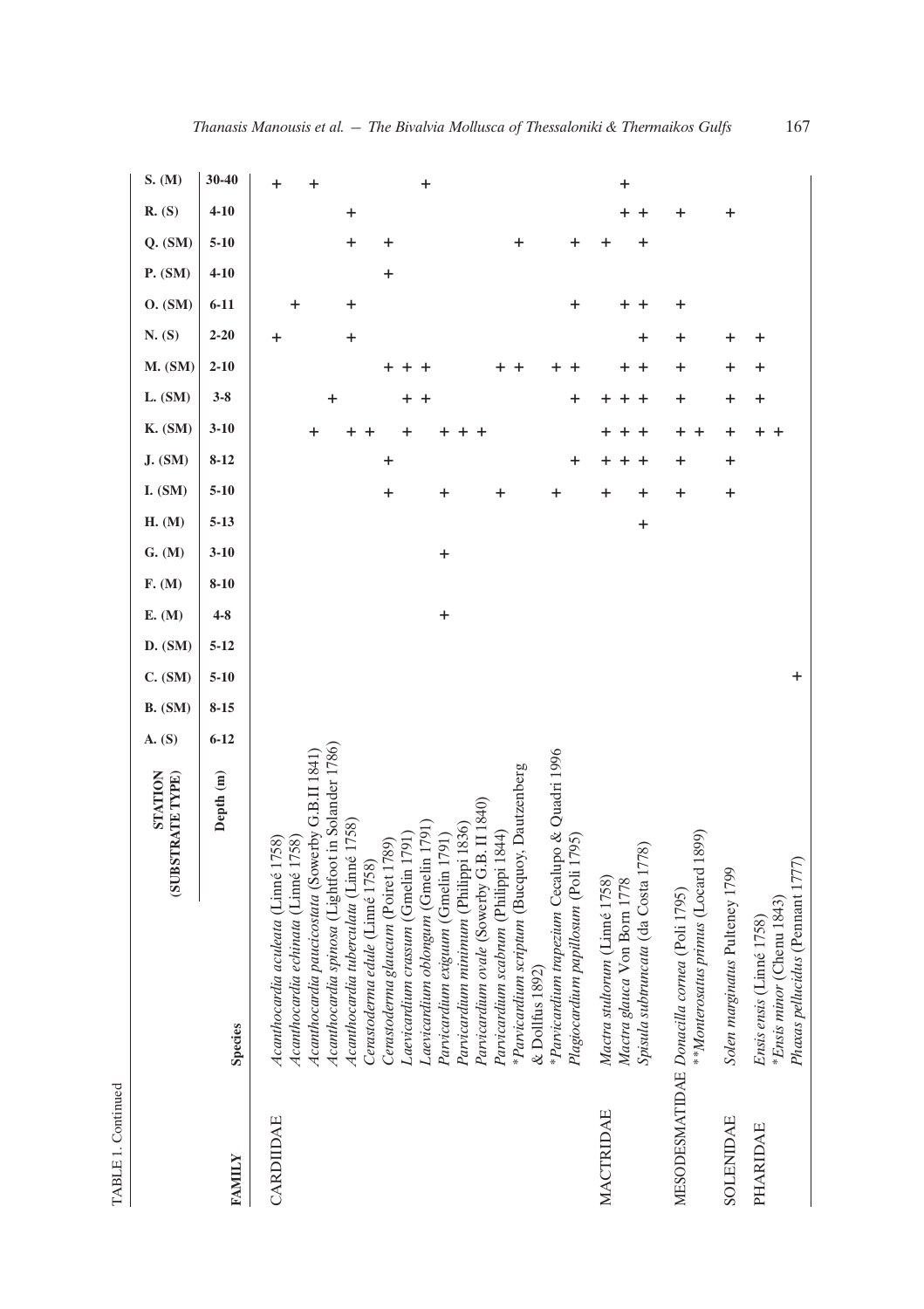| н |  |
|---|--|
|   |  |
|   |  |

|                         |                                                                                                                                | STATION<br>(SUBSTRATE TYPE) | A. (S)    | <b>B.</b> (SM) | D. (SM)<br>$C.$ $(SM)$ | E. (M)    | F. (M)      | G. (M)   | H. (M)      | I. (SM)          | <b>J.</b> (SM) | <b>K.</b> (SM)      | L. (SM)          | <b>M.</b> (SM) | N. (S)    | O. (SM)   | P. (SM)  | $Q.$ (SM) | R. (S)    | S. (M)    |
|-------------------------|--------------------------------------------------------------------------------------------------------------------------------|-----------------------------|-----------|----------------|------------------------|-----------|-------------|----------|-------------|------------------|----------------|---------------------|------------------|----------------|-----------|-----------|----------|-----------|-----------|-----------|
| FAMILY                  | Species                                                                                                                        | Depth (m)                   | $6 - 12$  | $8 - 15$       | $5 - 12$<br>$5 - 10$   | $4 - 8$   | $8 - 10$    | $3 - 10$ | $5 - 13$    | $5 - 10$         | $8 - 12$       | $3 - 10$            | $3 - 8$          | $2 - 10$       | $2 - 20$  | $6 - 11$  | $4 - 10$ | $5 - 10$  | $4 - 10$  | 30-40     |
| TELLINIDAE              | Arcopagia balaustina (Linné 1758)<br>Arcopagia crassa (Pennant 1777)                                                           |                             |           |                |                        |           |             |          |             |                  |                |                     |                  |                |           |           |          |           |           |           |
|                         | Macoma cumana (Costa O.G.<br>Gastrana fragilis (Linné 1758)                                                                    | 1829)                       |           |                |                        | $\ddot{}$ | $\mathbf +$ |          | $\ddot{}$   | $\ddot{}$        | +              |                     |                  | +              |           | $\pmb{+}$ |          |           | +         | +         |
|                         | Tellina donacina Linné 1758<br>Tellina distorta Poli 1791                                                                      |                             |           |                |                        |           |             |          |             |                  | +              | +<br>+              | +<br>+           |                | $+$ $+$   |           |          |           | +         |           |
|                         | Tellina fabula Gmelin 1791                                                                                                     |                             |           |                |                        |           |             |          |             |                  |                |                     |                  |                |           |           |          |           |           |           |
|                         | Tellina incarnata Linné 1758<br>Tellina nitida Poli 1791                                                                       |                             |           |                |                        |           |             |          |             |                  | +              | +                   |                  |                | +         |           |          |           |           |           |
|                         | Tellina planata Linné 1758                                                                                                     |                             |           |                |                        |           |             |          |             |                  | +              | +                   |                  |                | $\ddot{}$ | $\ddag$   |          | $\ddag$   |           |           |
|                         | Tellina pulchella Lamarck 181<br>Tellina pygmaea Lovén 1846                                                                    | $\infty$                    |           |                |                        |           |             |          |             |                  |                |                     |                  |                |           |           |          |           |           |           |
|                         | Tellina tenuis da Costa 1778<br>Tellina serrata Brocchi 1814                                                                   |                             |           |                |                        |           |             |          |             | $\boldsymbol{+}$ | $\mathbf +$    | +<br>$\ddot{}$      | $\boldsymbol{+}$ | +              | $\ddot{}$ |           |          |           |           | $\ddot{}$ |
| <b>DONACIDAE</b>        | Capsella variegata (Gmelin 1791)<br>Donax semistriatus Poli 1795                                                               |                             |           |                |                        |           |             |          |             |                  | +              | +                   | $\pm$            |                |           | $\ddag$   |          | $+$       | $\ddag$   |           |
|                         | Donax trunculus Linné 1758<br>Donax venustus Poli 1795                                                                         |                             |           | $\ddag$        |                        |           |             |          |             | +<br>$\pm$       | $\pm$<br>+     | $\overline{+}$<br>+ | $\ddot{}$        | ٠              | $+$ $+$   | +         |          | $+$ +     |           | +         |
| PSAMMOBIIDAE            | Gari tellinella (Lamarck 1818)<br>Gari depressa (Pennant 1777)<br>Gari costulata (Turton 1822)<br>Gari fervensis (Gmelin 1791) |                             |           |                |                        |           |             |          | $\mathbf +$ | $\ddot{}$        | $\ddot{}$<br>+ | $\boldsymbol{+}$    | +                |                | $+$<br>+  | +         |          |           | +         |           |
| <b>SCROBICULARIIDAE</b> | Scrobicularia cottardi (Payraudeau 1826)                                                                                       |                             |           |                |                        |           |             |          |             |                  |                | $\boldsymbol{+}$    | $\ddot{}$        | +              |           |           |          |           |           |           |
| <b>SEMELIDAE</b>        | Abra longicallus (Scacchi 1834<br>Abra nitida (Müller O.F. 1776)<br>Abra alba (Wood W. 1802)                                   |                             | $\ddot{}$ |                |                        | $\ddag$   | $\ddag$     |          | $\ddag$     | $\ddot{}$        |                | +                   |                  | +<br>$^+$      |           |           |          |           | $\ddot{}$ |           |
|                         | Abra prismatica (Montagu 180                                                                                                   | $\circledS$                 |           |                | $\ddot{}$              |           |             |          |             |                  |                | $^{+}$              |                  |                |           |           |          |           |           |           |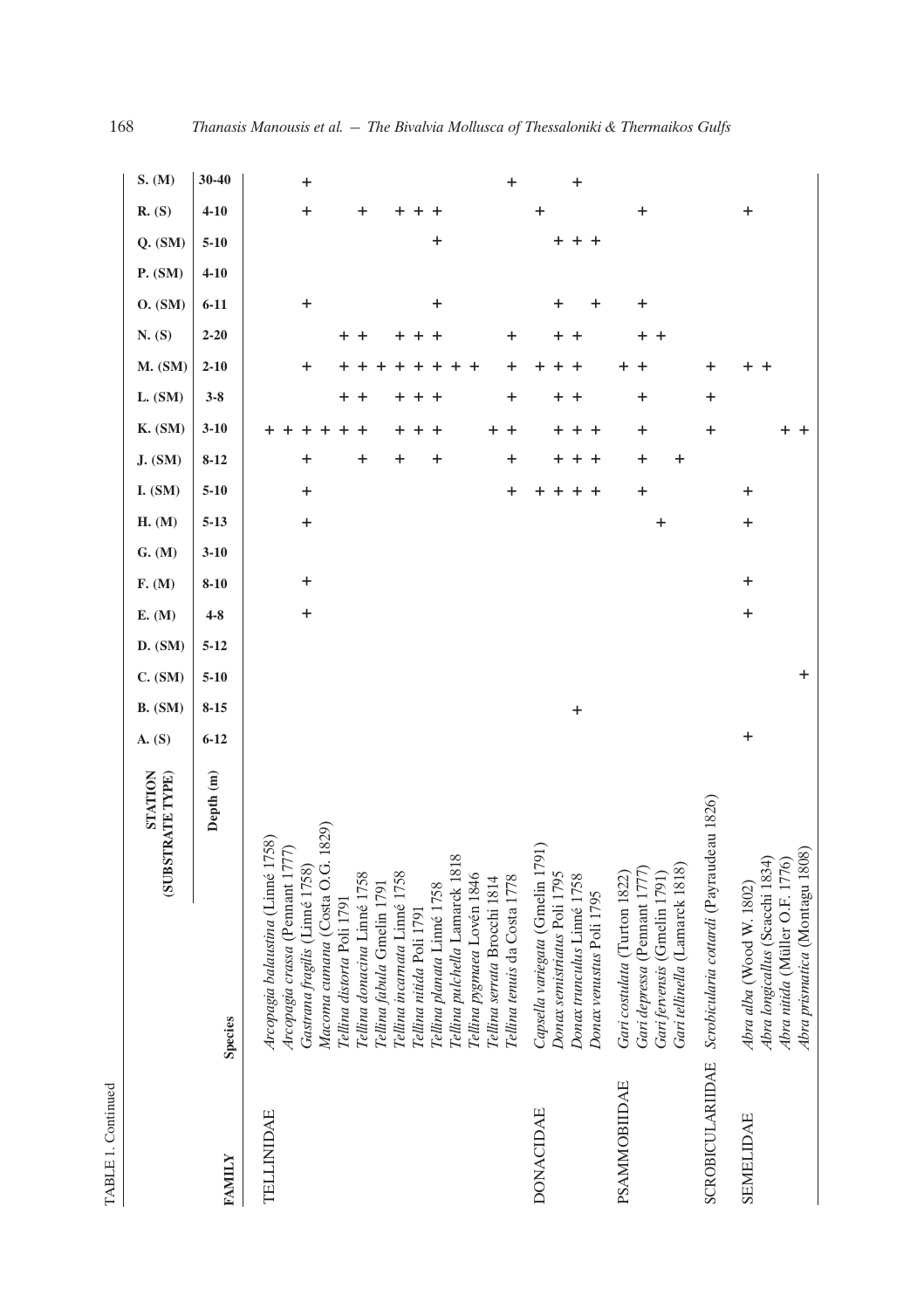|                  |                                                                                                                                                                                                                                                                                    | STATION<br>(SUBSTRATE TYPE) | A. (S)   | <b>B.</b> (SM) | C. (SM)  | E. (M)<br>D. (SM)   | F. (M)    | G. (M)       | H. (M)               | <b>I.</b> (SM)              | <b>J.</b> (SM)        | <b>K.</b> (SM)              | L. (SM)                  | <b>M.</b> (SM)        | N. (S)         | O. (SM)   | P. (SM)  | $Q.$ (SM) | R. (S)                             | S. (M)    |
|------------------|------------------------------------------------------------------------------------------------------------------------------------------------------------------------------------------------------------------------------------------------------------------------------------|-----------------------------|----------|----------------|----------|---------------------|-----------|--------------|----------------------|-----------------------------|-----------------------|-----------------------------|--------------------------|-----------------------|----------------|-----------|----------|-----------|------------------------------------|-----------|
| <b>FAMILY</b>    | Species                                                                                                                                                                                                                                                                            | Depth (m)                   | $6 - 12$ | $8 - 15$       | $5 - 10$ | $4 - 8$<br>$5 - 12$ | $8 - 10$  | $3 - 10$     | $5 - 13$             | $5 - 10$                    | $8 - 12$              | $3 - 10$                    | $3 - 8$                  | $2 - 10$              | $2 - 20$       | $6 - 11$  | $4 - 10$ | $5 - 10$  | $4 - 10$                           | 30-40     |
| SOLECURTIDAE     | Azorinus chamasolen (da Costa 1778)<br>Solecurtus strigilatus (Linné 1758)<br>Solecurtus scopula (Turton 1822)                                                                                                                                                                     |                             |          |                |          |                     |           |              |                      |                             |                       | +<br>$\ddot{}$<br>$^{+}$    | +                        | +<br>+                |                |           |          |           | $\ddot{}$                          |           |
| KELLIELLIDAE     | Kelliella abyssicola (Forbes 1844)                                                                                                                                                                                                                                                 |                             |          |                |          |                     |           |              |                      |                             |                       |                             |                          | +                     |                |           |          |           |                                    |           |
| <b>GLOSSIDAE</b> | Glossus humanus (Linné 1758)                                                                                                                                                                                                                                                       |                             |          |                |          |                     |           |              |                      |                             |                       |                             |                          |                       |                |           |          |           |                                    | $\ddot{}$ |
| VENERIDAE        | **Clausinella punctigera (Dautzenberg<br>Clausinella fasciata (da Costa 1778)<br>Chamelea striatula (da Costa 1778)<br>** Dosinia erythraea Roemer 1860<br>**Circenita calipyga (Born 1778)<br>Chamelea gallina (Linné 1758)<br>Callista chione (Linné 1758)<br>& Fischer H. 1906) |                             |          |                |          |                     |           | $\ddag$<br>+ |                      | $\pmb{+}$<br>$\ddot{}$<br>+ | $+ + +$<br>+          | $\ddot{}$<br>$\ddot{}$<br>+ | +<br>$\overline{1}$<br>+ | $+$ $+$               | +<br>+         | $\ddot{}$ |          | +<br>+ +  | +<br>$\mathbf +$                   |           |
|                  | Gouldia minima (Montagu 1803)<br>Dosinia lupinus (Linné 1758)<br>Dosinia exoleta (Linné 1758)<br>Irus irus (Linné 1758)                                                                                                                                                            |                             |          |                |          |                     | $\ddot{}$ |              | $\ddot{}$<br>$\ddag$ | ٠                           | $\pm$<br>+            | $+$ $+$                     | $\ddot{}$                | $\pm$<br>$^{+}$<br>÷. | +              | +         |          |           | $\boldsymbol{+}$<br>+<br>$\ddot{}$ | $\ddot{}$ |
|                  | Paphia rhomboides (Pennant 1777<br>Paphia lucens (Locard 1886)<br>Paphia aurea (Gmelin 1791)                                                                                                                                                                                       |                             |          |                |          |                     |           |              |                      | $\ddot{}$<br>+              | $^{+}$<br>$\mathbf +$ | +<br>$\ddot{}$<br>$\pm$     | +<br>+                   | +<br>÷                | +<br>+         | +         |          | +<br>+    |                                    | $\ddot{}$ |
|                  | Ruditapes decussatus (Linné 1758)<br>Pitar mediterranea (Tiberi 1855)<br>Pitar rudis (Poli 1795)                                                                                                                                                                                   |                             |          |                |          | $\ddot{}$           |           |              | $\ddot{}$            | $\ddot{}$                   | +                     |                             | +                        | $\ddot{}$             |                | +         |          | +         | $\overline{+}$<br>+                |           |
|                  | Venerupis senegalensis (Gmelin 17<br>Timoclea ovata (Pennant 1777)<br>Venus verrucosa Linné 1758<br>Venus casina Linné 1758                                                                                                                                                        | (10)                        |          |                |          | +                   | +         | $\ddot{}$    | $\ddot{}$            | $\ddot{}$                   | +<br>┿                | $\pm$                       | +<br>+                   | $\ddot{}$<br>+        | +<br>$\ddot{}$ | +         | $\ddag$  | ┿         |                                    | $\ddot{}$ |

TABLE 1. Continued TABLE 1. Continued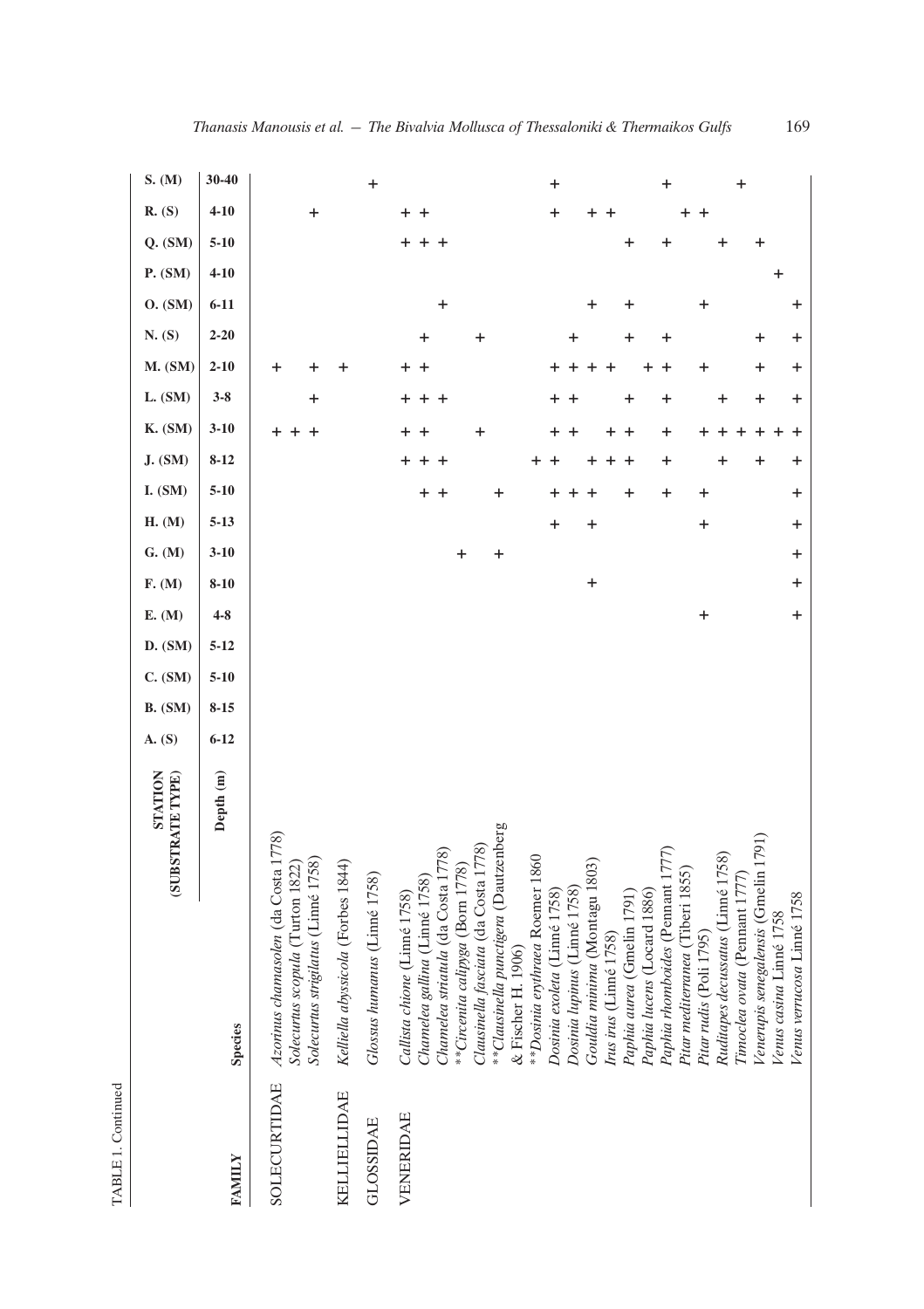|                    | (SUBSTRATE TYPE)                                                                                                                                                                            | STATION   | A. (S)    | <b>B.</b> (SM) | C. (SM)  | D. (SM)  | F. (M)<br>E. (M) | G. (M)                   | H. (M)         | I. (SM)   | J. (SM)   | <b>K.</b> (SM) | L. (SM)   | <b>M.</b> (SM) | N. (S)    | O. (SM)   | P. (SM)     | $Q.$ $(SM)$ | <b>R.</b> (S)    | S. (M)           |
|--------------------|---------------------------------------------------------------------------------------------------------------------------------------------------------------------------------------------|-----------|-----------|----------------|----------|----------|------------------|--------------------------|----------------|-----------|-----------|----------------|-----------|----------------|-----------|-----------|-------------|-------------|------------------|------------------|
| <b>FANILY</b>      | Species                                                                                                                                                                                     | Depth (m) | $6 - 12$  | $8 - 15$       | $5 - 10$ | $5 - 12$ | $4 - 8$          | $3 - 10$<br>$8 - 10$     | $5 - 13$       | $5 - 10$  | $8 - 12$  | $3 - 10$       | $3 - 8$   | $2 - 10$       | $2 - 20$  | $6 - 11$  | $4 - 10$    | $5 - 10$    | $4 - 10$         | $30 - 40$        |
| PETRICOLIDAE       | Petricola lajonkairii (Payraudeau 1826)<br>Petricola lithophaga (Philippson 1788)                                                                                                           |           |           |                |          |          |                  |                          | +              |           | +         |                |           |                |           | $\ddot{}$ | $\mathbf +$ |             |                  | $\boldsymbol{+}$ |
| CORBULIDAE         | Lentidium mediterraneum (Costa O.G. 1829)<br>Corbula gibba (Olivi 1792)                                                                                                                     |           |           |                |          |          | $\ddag$          |                          | $\mathbf +$    | $\ddag$   |           |                |           | +              |           |           |             |             | $\ddot{}$        | $\ddag$          |
|                    | *Gastrochaena cymbium Spengler 1783<br>GASTROCHAENIDAE Gastrochaena dubia (Pemant 1777)                                                                                                     |           |           |                |          |          | $\ddot{}$        | +<br>+<br>$\ddot{}$<br>+ | +<br>$\ddot{}$ | +<br>+    | $\ddot{}$ | +              |           | $\ddag$        |           |           |             |             |                  |                  |
| HIATELLIDAE        | Hiatella arctica (Linné 1767<br>Hiatella rugosa (Linné 1767)                                                                                                                                |           | $\ddot{}$ |                |          |          |                  | $\ddot{}$<br>$\ddot{}$   | +              | $\ddag$   |           | +              | $\ddot{}$ | $\ddag$        | $\ddot{}$ |           |             |             | $\ddag$          |                  |
| <b>PHOLADIDAE</b>  | Barnea candida (Linné 1758)<br>Pholas dactylus Linné 1758                                                                                                                                   |           |           |                |          |          |                  |                          |                | $\pmb{+}$ | $\pmb{+}$ | +              | $\ddot{}$ |                |           |           |             |             |                  |                  |
| <b>TEREDINIDAE</b> | Teredo navalis Linné 1758                                                                                                                                                                   |           |           |                |          |          |                  |                          |                |           |           |                |           | +              |           |           |             |             |                  |                  |
| THRACIIDAE         | Thracia villosiuscula (MacGillivray 1827)<br>Thracia corbuloides Deshayes 1830<br>Thracia pubescens (Pulteney 1799)<br>803)<br>Thracia papyracea (Poli 1791)<br>Thracia distorta (Montagu 1 |           |           |                |          |          |                  |                          |                |           | +         | $\ddot{}$      |           | +              |           |           |             |             | $\ddot{}$        | $\pmb{+}$        |
| PANDORIDAE         | ié 1758)<br>Pandora inaequivalvis (Linn                                                                                                                                                     |           |           |                |          |          |                  |                          |                |           |           |                |           |                |           |           |             |             | $\boldsymbol{+}$ |                  |
| CUSPIDARIIDAE      | Cuspidaria cuspidata (Olivi 1792)                                                                                                                                                           |           |           |                |          |          |                  |                          |                |           | $\pmb{+}$ |                |           |                |           |           |             |             |                  |                  |

TABLE 1. Continued TABLE 1. Continued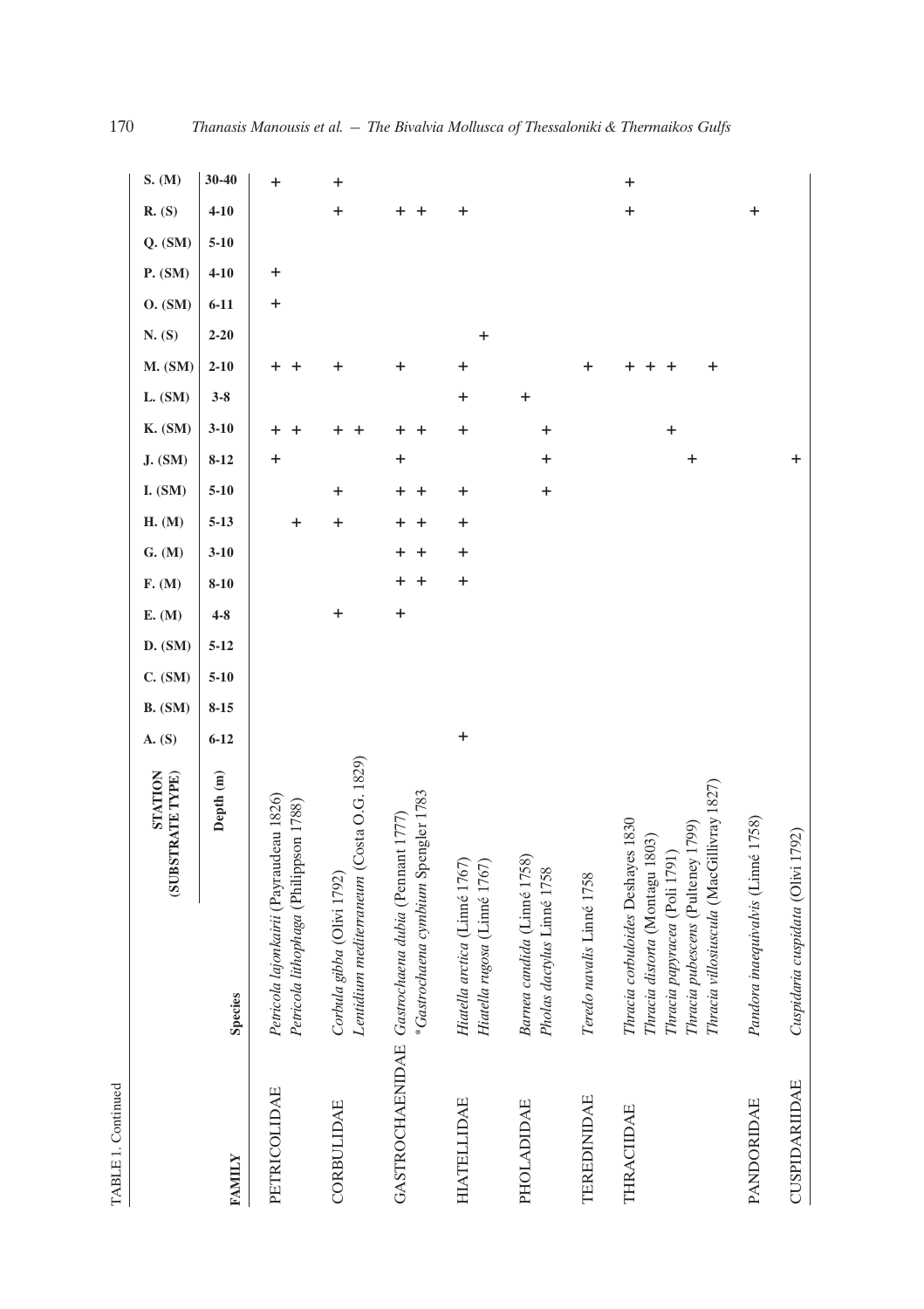premises of the Alexander Technological Educational Institute of Thessaloniki and in the premises of Dr. T. Manousis. Scientists are welcome to have access to the biological material at will.

## RESULTS

As a result of this investigation, approximately 10000 specimens were collected from variable substrates such as sandy (stations N and R), muddy (station S) and sandy and muddy in all the rest of the stations (Fig. 1). A total of 188 species belonging to 48 families were identified (Table 1). Among the 48 families, the most species-rich was VENERIDAE with 21 species followed by CARDIIDAE (16 species), TELLI-NIDAE and MYTILIDAE (14 species each) and PE-CTINIDAE (13 species). The number of bivalve species that are reported for the first time from the study area is approximately 100, increasing the number of species in a percentage close to 100%. Among the identified species, nine are referred for the first time to the Hellenic fauna while these nine species together with nine more species are referred for the first time to the N Aegean Sea. In the study area, six invasive species originated from the Red Sea and three of W Mediterranean Sea or Atlantic origin are recognized. The majority of the new species for the Hellenic waters is endobenthic of soft substrates and one, *Gastrochaena cymbium*, of calcareous substrates like empty bivalve or gastropod shells.

The new species (for Hellenic fauna and N Aegean Sea), their origin and mode of life are presented in Table 2.

#### *New records for Hellenic waters*

Basic eco-geographical information for the new records per family in the Hellenic seas is given below:

- 1. NUCULANIDAE. Only one shell of the species *Nuculana illirica* Carrozza 1987 was found in the littoral zone of E Thermaikos in sandy-muddy bottom, 6.8 mm in length (Fig. 2A).
- 2. UNGULINIDAE. Two species of this family were collected: *Diplodonta bogii* van Aartsen 2004 (Fig. 2B) (one live specimen of 7 mm) and *Diplodonta globosa* (Forsskål 1775) (Fig. 2C) (one live specimen of 14 mm) in sandy-muddy bottom.
- 3. CHAMIDAE. One species of this family was collected live from rocky bottom: *Chama pacifica* Broderip 1834 (Fig. 2D) (one specimen of 6.7 mm in length).
- 4. CARDITIDAE. *Cardites akabana* (Sturany 1899),

collected from sandy-muddy bottoms of the sublittoral zone of S Thessaloniki Gulf and E Thermaikos Gulf. A total of seven live specimens and two shells were collected with their lengths ranging from 1.6 mm to 7.6 mm (some bearing their periostracum) (Fig. 2E).

- 5. MESODESMATIDAE. Two live specimens of the very characteristic species *Monterosatus primus* (Locard 1899) (Fig. 2F) was collected from sandy-muddy bottom of the littoral zone of E Thermaikos (3.2 mm and 4.4 mm in length, respectively).
- 6. VENERIDAE. Three species of this family were collected from sandy-muddy bottoms of the sublittoral zone from the east coasts of the study area: *Circenita calipyga* (Born 1778) (one shell 8.6 mm in length) (Fig. 3A), *Clausinella punctigera* (Dautzenberg & Fischer H. 1906) (Fig. 3B) (two live specimens, 7.3 mm and 10 mm in length, respectively), and *Dosinia erythraea* Roemer 1860 (Fig. 3C) (two live specimens with length of 35 mm and 44 mm, respectively).

#### *New records for N Aegean Sea*

Apart from the nine new species for the Greek waters, nine more bivalve species are referred for the first time for N Aegean.

- 1. MYTILIDAE. Two species of Mytilidae were collected live from sandy-muddy bottoms of the sublittoral zone of E Thermaikos: *Mytilaster lineatus* (Gmelin 1791) (Fig. 3D) (10 live specimens with lengths ranging from 3.3 mm to 5.0 mm) and *Mytilaster marioni* (Locard 1889) (Fig. 3E) (one live specimen, 4.9 mm in length).
- 2. CHAMIDAE. Two species of this family were collected from rocky bottoms (live specimens): *Chama asperella* Lamarck 1819 (Fig. 4A) (four live specimens with length ranging from 8.2 mm to 17.6 mm), *Chama aspersa* Reeve 1846 (Fig. 4B) (two live specimens 15 mm and 26 mm in length, respectively) and *Pseudochama corbieri* (Jonas 1846) (Fig. 4C) (two live specimens of 13.1 mm and 19.1 mm, respectively).
- 3. CARDIIDAE. Two small species of this family were collected: *Parvicardium scriptum* (Bucquoy, Dautzenberg & Dollfus 1892) (Fig. 4D) (three live specimens ranging from 2.0 to 3.9 mm in length), and *Parvicardium trapezium* Cecalupo & Quadri 1996 (Fig. 4E) (four live specimens with lengths ranging from 2.0 mm to 6.2 mm).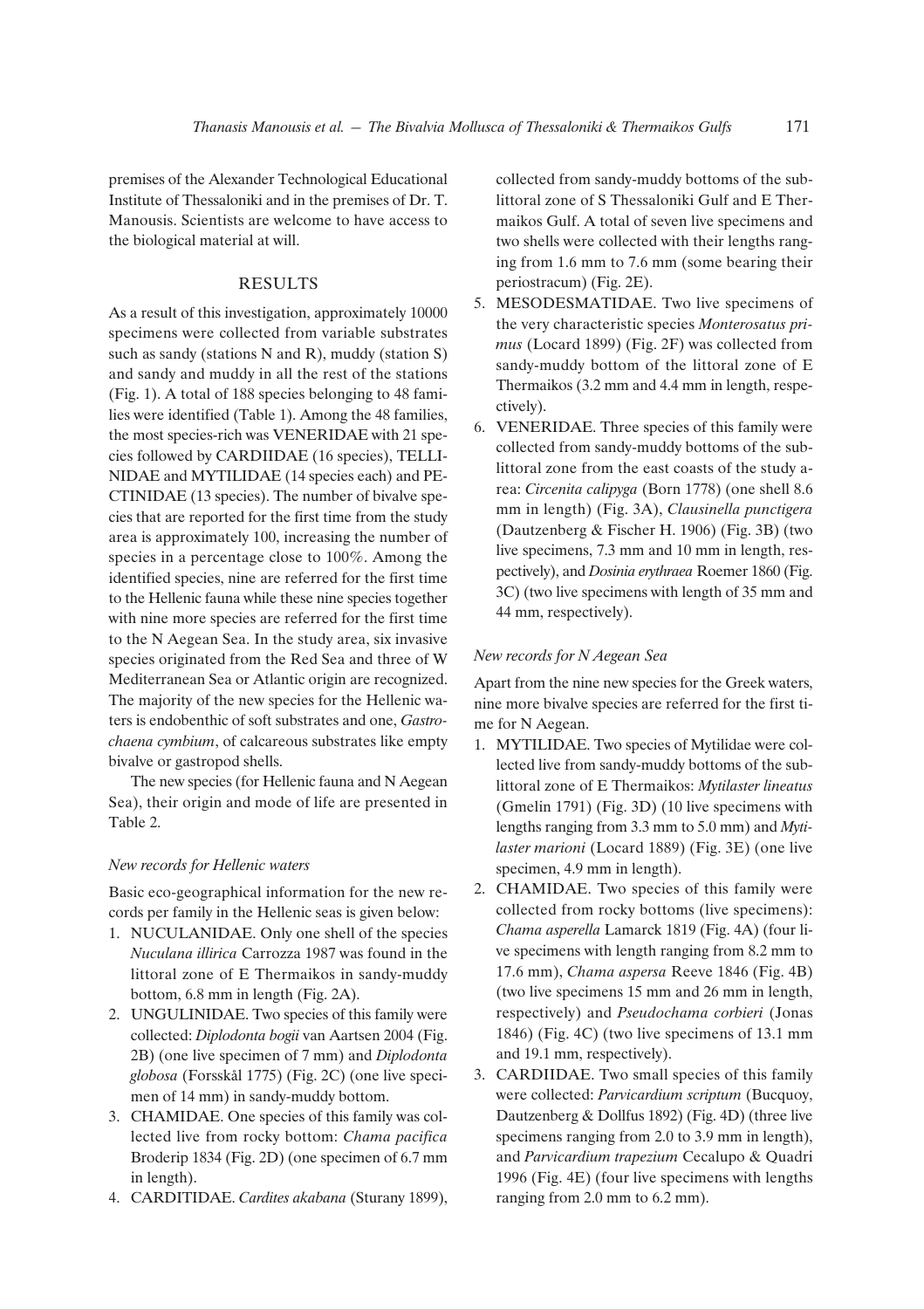| TABLE 2. Bivalvia species new for Greek waters** and for N Aegean Sea*. F. Paliomana; G. Micro Emvolo; H. MACEDONIA Airport; I. Ajia Triada; J. Aggelohori; K. Palioura; L. | di. The substrate type is indicated by (M). Muddy, (S). Sandy, Sandy and muddy. Thessaloniki Bay: station F and G;<br>Paralia; M. Cape of Epanomi; O. Nea Kallikratia; R. Poseic | ns J-M. O and R<br>Gulf of Thessaloniki: stations H. I: Thermaikos Gulf: station |
|-----------------------------------------------------------------------------------------------------------------------------------------------------------------------------|----------------------------------------------------------------------------------------------------------------------------------------------------------------------------------|----------------------------------------------------------------------------------|

|                    |                                                                 | <b>Station</b><br>(Subtrate type) | G. (M)<br>F. (M) | H. (M)               | I. (SM)          | <b>K.</b> (SM)<br>J. (SM) | $M.$ (SM)<br>L. (SM) | R. (S)<br>O. (SM)    |                                            |       |              |
|--------------------|-----------------------------------------------------------------|-----------------------------------|------------------|----------------------|------------------|---------------------------|----------------------|----------------------|--------------------------------------------|-------|--------------|
| <b>FAMILY</b>      | Species                                                         | Depth (m)                         | $8 - 10$         | $5 - 13$<br>$3 - 10$ | $5 - 10$         | $3 - 10$<br>$8 - 12$      | $2 - 10$<br>$3 - 8$  | $4 - 10$<br>$6 - 11$ | (Todd, 2001)<br>Mode of life               | Found | Origin       |
| <b>NUCULANIDAE</b> | 1987<br>**Nuculana illirica Carrozza 1                          |                                   |                  |                      |                  |                           | $^{+}$               |                      | feeder - endobenthic<br>Subsurface deposit | shell | Adriatic Sea |
| <b>MYTILIDAE</b>   | 791)<br>*Mytilaster lineatus (Gmelin 1                          |                                   |                  |                      |                  | $^{+}$                    |                      |                      | Suspension feeder-<br>epibenthic           | alive | South Aegean |
|                    | *Mytilaster marioni (Locard 1889)                               |                                   |                  |                      |                  | $^{+}$                    |                      |                      | Suspension feeder-<br>epibenthic           | alive | Red Sea      |
| <b>UNGULINIDAE</b> | **Diplodonta bogii van Aartsen 2004                             |                                   |                  |                      |                  |                           | $^{+}$               |                      | Suspension feeder-<br>endobenthic          | alive | Red Sea      |
|                    | **Diplodonta globosa (Forsskål 1775)                            |                                   |                  |                      |                  |                           | $^{+}$               |                      | Suspension feeder-<br>endobenthic          | alive | Red Sea      |
| CHAMIDAE           | *Chama asperella Lamarck 1819                                   |                                   | $^{+}$<br>$^{+}$ |                      |                  | $^{+}$                    |                      | $^{+}$               | Suspension feeder-<br>epibenthic           | alive | Red Sea      |
|                    | *Chama aspersa Reeve 1846                                       |                                   |                  |                      |                  |                           | $^{+}$               |                      | Suspension feeder-<br>epibenthic           | alive | Red Sea      |
|                    | **Chama pacifica Broderip 1834                                  |                                   | $^{+}$           |                      |                  |                           |                      |                      | Suspension feeder-<br>epibenthic           | alive | Red Sea      |
|                    | 1846)<br>*Pseudochama corbieri (Jonas                           |                                   | $^{+}$           |                      |                  |                           | $^{+}$               |                      | Suspension feeder-<br>epibenthic           | alive | South Aegean |
| CARDITIDAE         | (6681<br>**Cardites akabana (Sturany                            |                                   |                  |                      | $\boldsymbol{+}$ |                           | $^{+}$               |                      | Suspension feeder-<br>endobenthic          | alive | Red Sea      |
| CARDIIDAE          | *Parvicardium scriptum (Bucquoy,<br>Dautzenberg & Dollfus 1892) |                                   |                  |                      |                  |                           | $^{+}$               | $^{+}$               | Suspension feeder-<br>endobenthic          | alive | South Aegean |
|                    | Cecalupo & Quadri 1996<br>*Parvicardium trapezium               |                                   |                  |                      | $^{+}$           |                           | $^{+}$               |                      | Suspension feeder-<br>endobenthic          | alive | Rare         |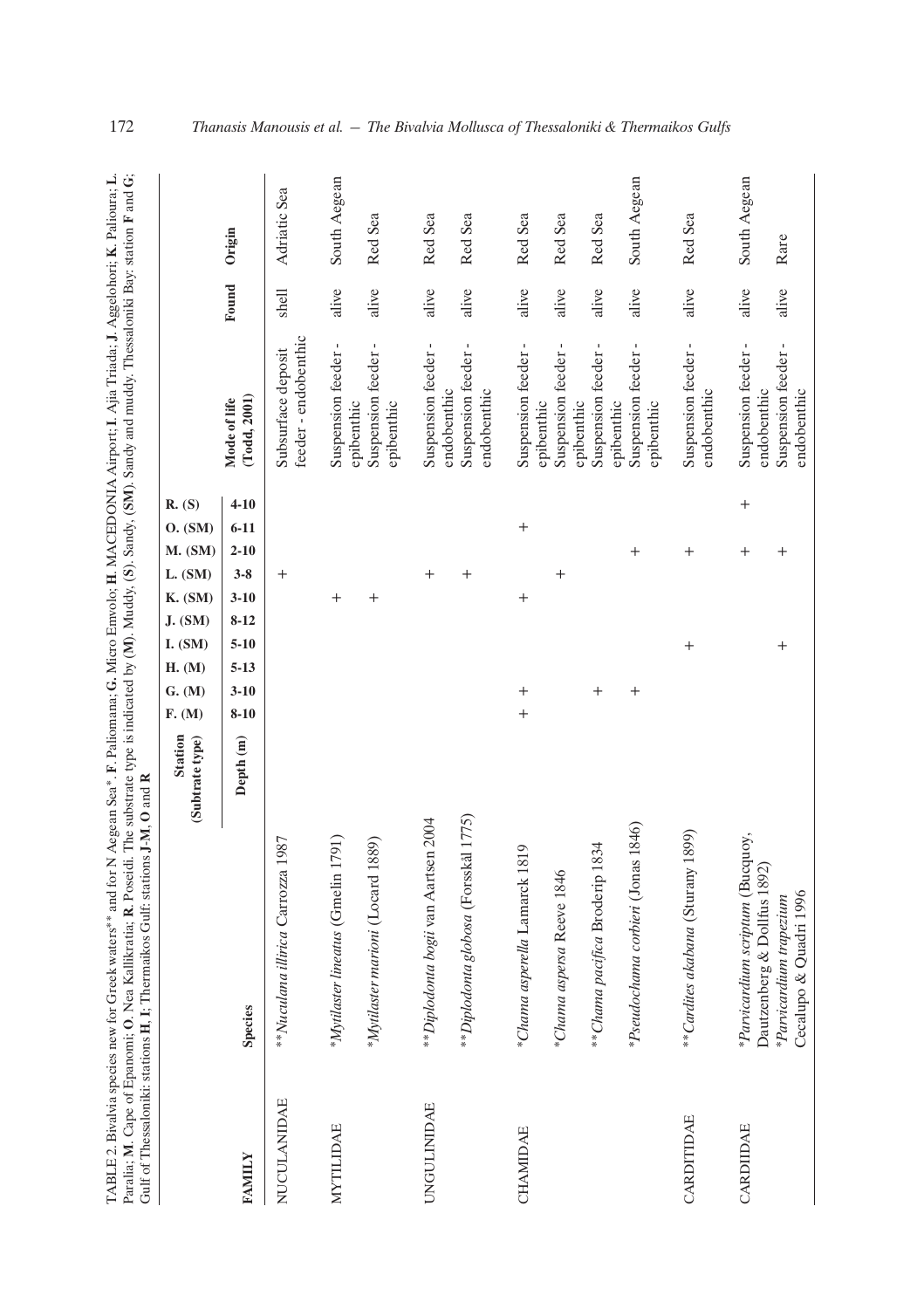| TABLE 2. Continued     |                                                                |                                   |                        |                      |          |                    |          |                      |                                                              |       |                         |
|------------------------|----------------------------------------------------------------|-----------------------------------|------------------------|----------------------|----------|--------------------|----------|----------------------|--------------------------------------------------------------|-------|-------------------------|
|                        |                                                                | <b>Station</b><br>(Subtrate type) | G. (M)<br>F. (M)       | I. (SM)<br>H. (M)    | J. (SM)  | L. (SM)<br>K. (SM) | M. (SM)  | R. (S)<br>O. (SM)    |                                                              |       |                         |
| FAMILY                 | <b>Species</b>                                                 | Depth (m)                         | $3 - 10$<br>$8-10$     | $5 - 10$<br>$5 - 13$ | $8 - 12$ | $3-8$<br>$3 - 10$  | $2 - 10$ | $4 - 10$<br>$6 - 11$ | (Todd, 2001)<br>Mode of life                                 | Found | Origin                  |
| MESODESMATIDAE         | **Monterosatus primus (Locard 1899)                            |                                   |                        |                      |          | $\,{}^+$           |          |                      | Suspension feeder -<br>endobenthic                           | alive | West Medi-<br>terranean |
| PHARIDAE               | <i>*Ensis minor</i> (Chenu 1843)                               |                                   |                        |                      |          | $^{+}$             |          |                      | Suspension Feeder-<br>endobenthic                            | alive | South Aegean            |
| VENERIDAE              | **Circenita calipyga (Born 1778)                               |                                   | $^{+}$                 |                      |          |                    |          |                      | Suspension feeder-<br>endobenthic                            | shell | Red Sea                 |
|                        | H. 1906<br>Dautzenberg & Fischer 1<br>**Clausinella punctigera |                                   | $^{+}$                 | $^{+}$               |          |                    |          |                      | Suspension feeder-<br>endobenthic                            | alive | Atlantic<br>Ocean       |
|                        | ** Dosinia erythraea Roemer 1860                               |                                   |                        |                      | $^{+}$   |                    |          |                      | Suspension feeder -<br>endobenthic                           | shell | Red Sea                 |
| <b>GASTROCHAENIDAE</b> | *Gastrochaena cymbium Spengler 1783                            |                                   | $\ddot{}$<br>$\ddot{}$ | $^{+}$<br>$\ddot{}$  |          | $^{+}$             |          | $^{+}$               | endolithic in calcareous<br>Suspension feeder-<br>substrates | alive | South Aegean            |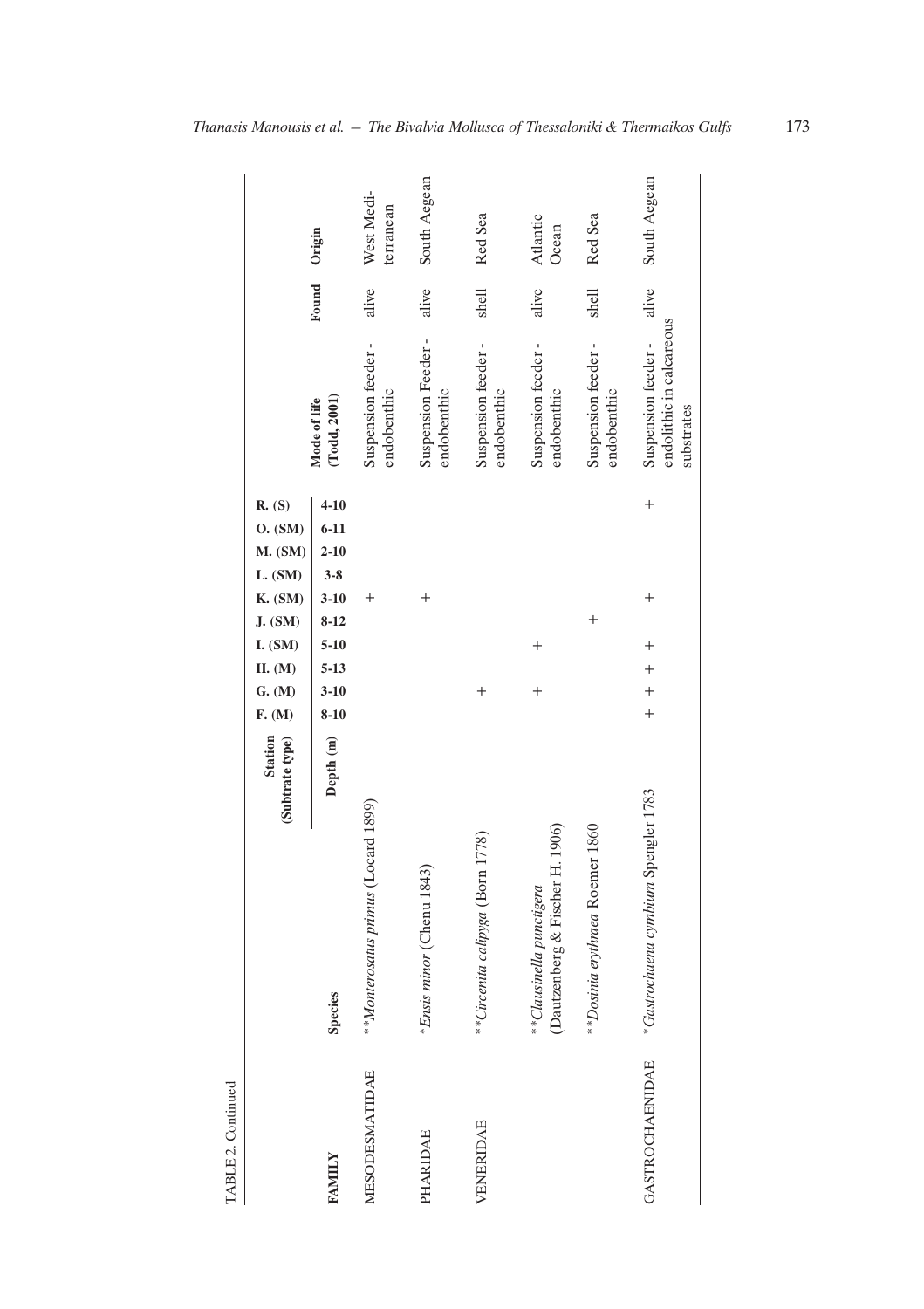

FIG. 2. New records for Hellenic waters: A. *Nuculana illirica*. B. *Diplodonta bogii*. C. *Diplodonta globosa*. D. *Chama pacifica*. E. *Cardites akabana*. F. *Monterosatus primus.*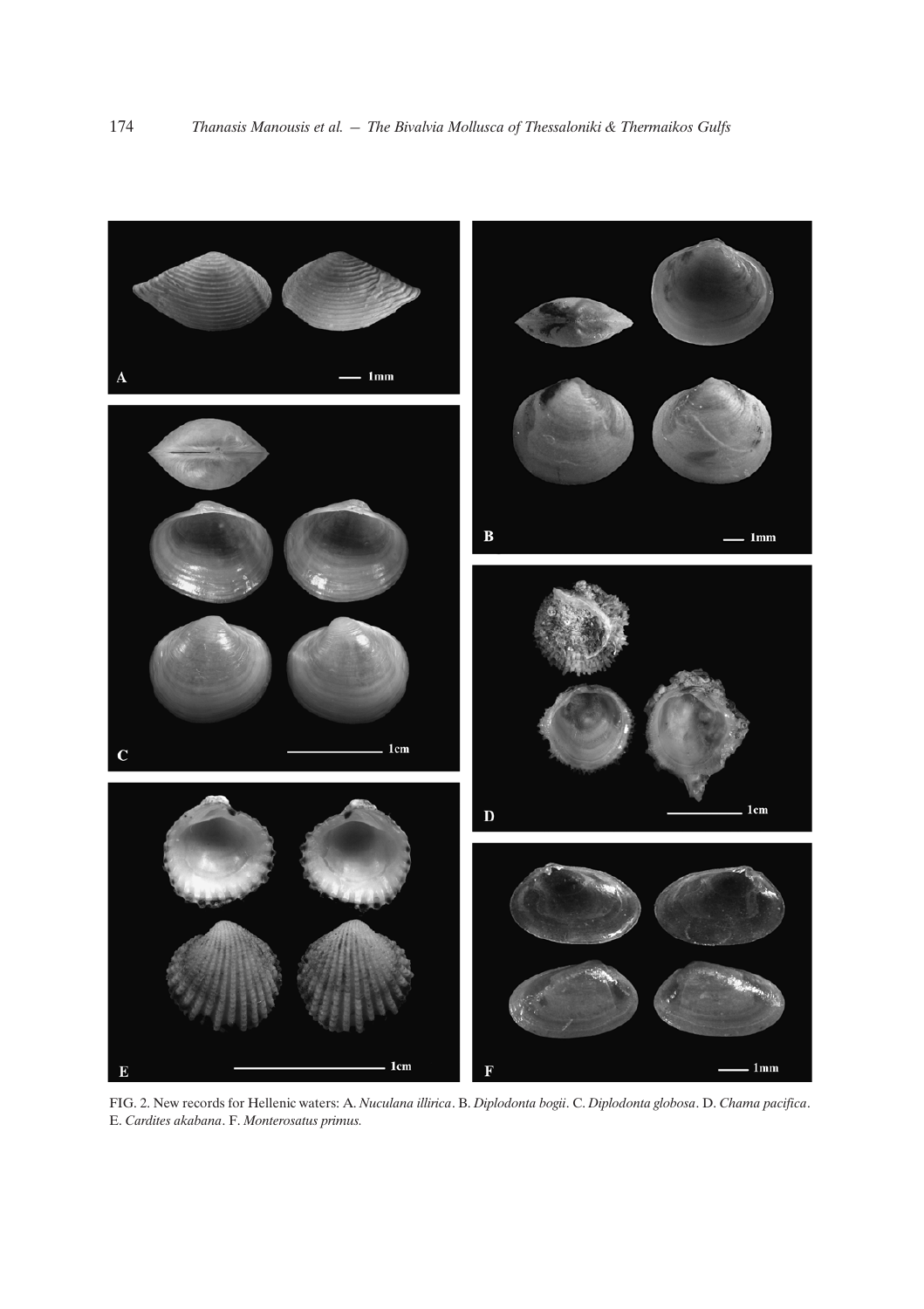

FIG. 3. New records for Hellenic waters (A-C) and N Aegean Sea (D-E): A. *Circenita calipyga*. B. *Clausinella punctigera*. C. *Dosinia erythraea*. D. *Mytilaster lineatus*. E. *Mytilaster marioni*.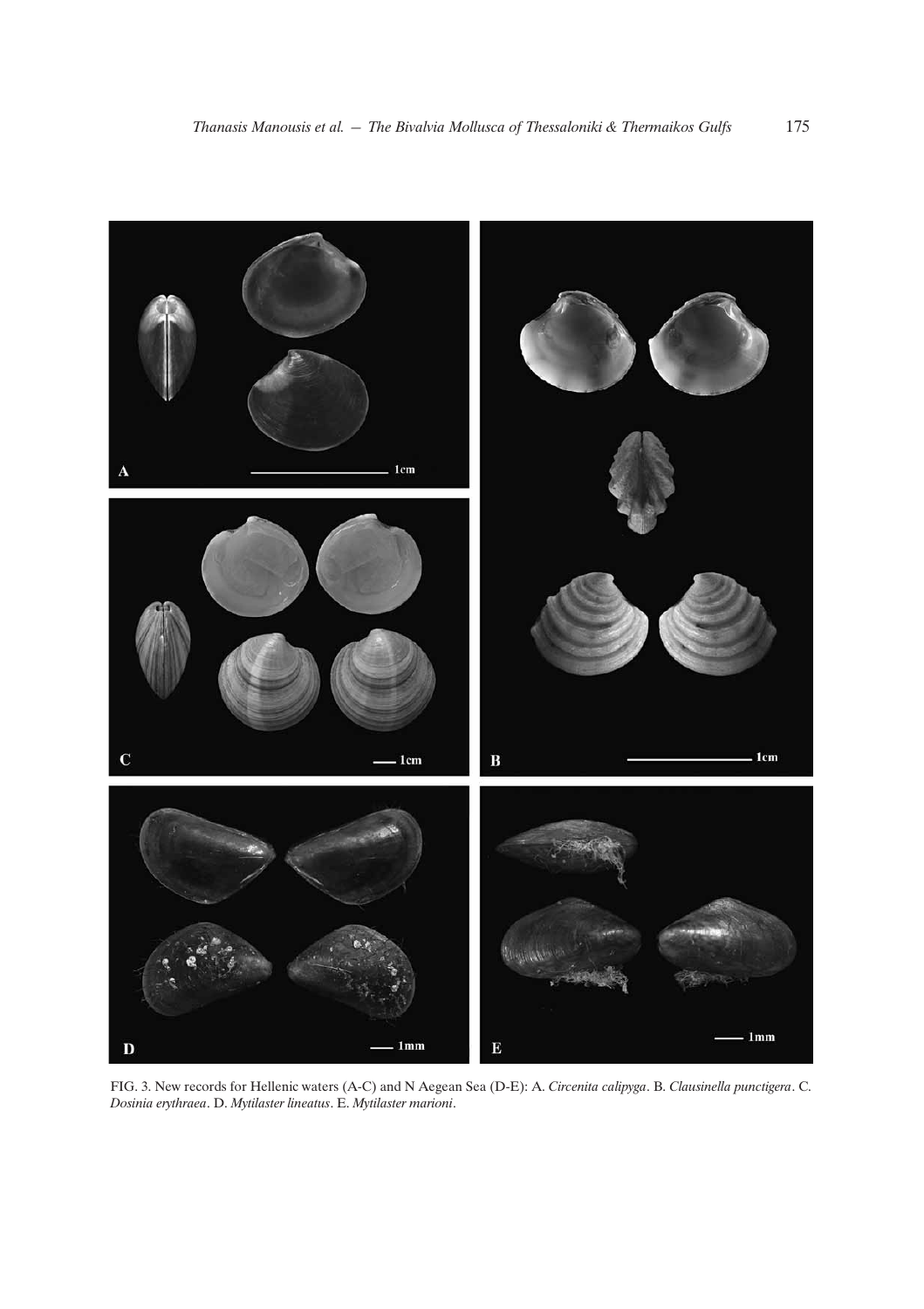

FIG. 4. New records for N Aegean Sea: A. *Chama asperella*. B. *Chama aspersa*. C. *Pseudochama corbieri*. D. *Parvicardium scriptum*. E. *Parvicardium trapezium*. F. *Ensis minor*. G. *Gastrochaena cymbium*.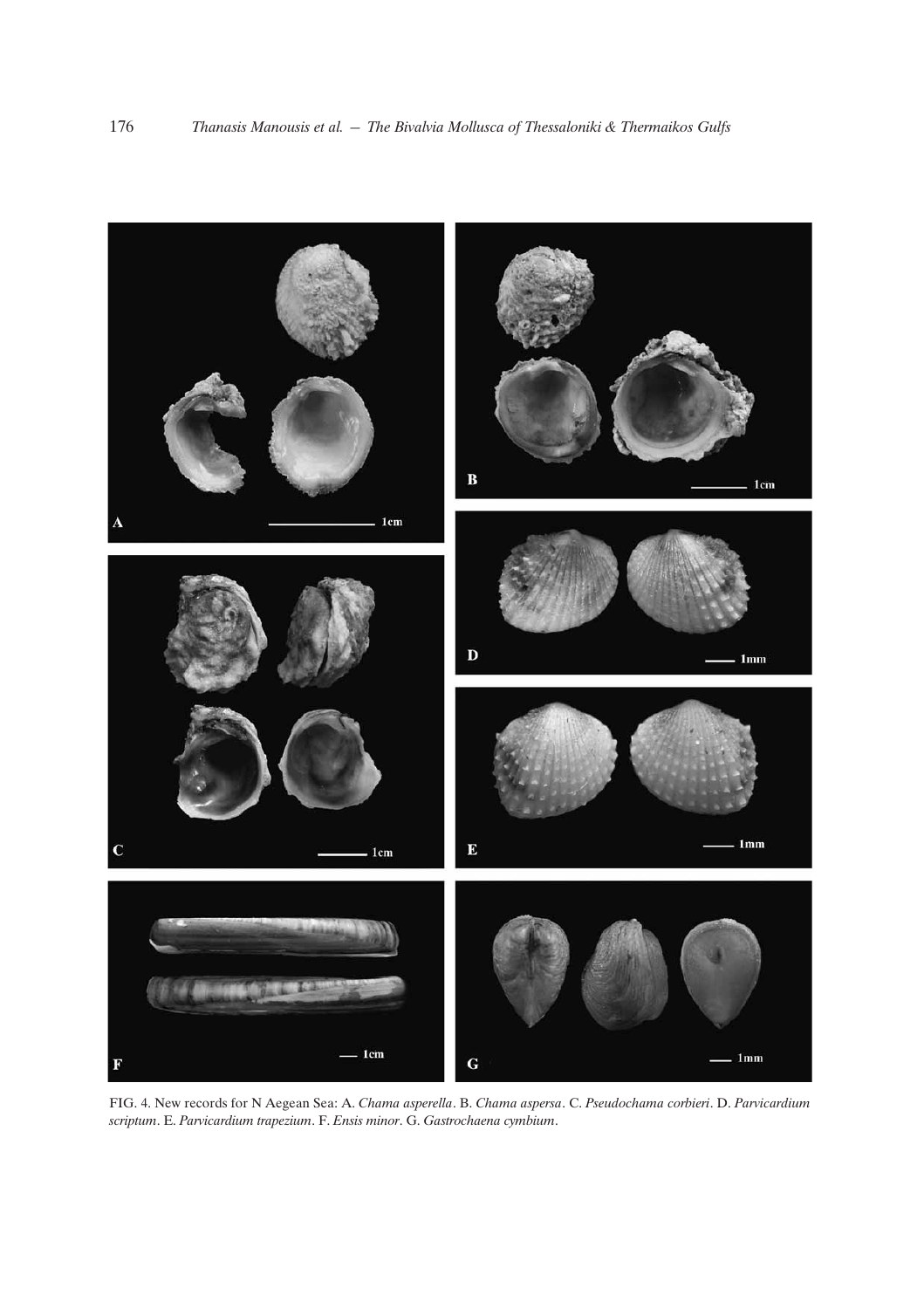- 4. PHARIDAE. One specimen of *Ensis minor* (Chenu 1843), 121 mm in length (Fig. 4F) was collected live from the littoral zone of E Thermaikos.
- 5. GASTROCHAENIDAE. From six stations of the sublittoral zone of E Thermaikos Gulf, Thessaloniki Gulf and Thessaloniki Bay, more than 30 live specimens of *Gastrochaena cymbium* Spengler 1783, 5.4-5.7 mm in length, were dissected out of their calcareous capsules (Fig. 4G).

## DISCUSSION

The last list of bivalves included 96 species from Thermaikos Gulf (Zenetos, 1996). The present survey has almost doubled the number of the known species from that area and presents new data on the biodiversity of Thermaikos Gulf. At the same time, it reveals the presence of 18 new species from the N Aegean Sea and, among them, nine new species for Greece (Table 2). This means that approximately 3% of the registered species in this work is not included in the latest checklists for Hellenic bivalves (Zenetos *et al*., 2005, 2007). Six new species for Greece, namely *Diplodonta bogii* van Aartsen 2004, *Diplodonta globosa* (Forsskål 1775), *Chama pacifica* Broderip 1834, *Cardites akabana* (Sturany 1899), *Circenita calipyga* (Born 1778) and *Dosinia erythraea* Roemer 1860, are new lessepsian migrants in Hellenic waters raising the number of marine alien species from 14 (ELNAIS, Zenetos *et al*., 2009a) to 20. Except of *D. globosa,* the other five species from the Red Sea have been already recorded from the coasts of Levantine Sea (Zenetos *et al.*, 2003; Cinar *et al.*, 2005; Ceviker & Albaryak, 2006; Galil, 2007).

*Gastrochaena cymbium* was firstly referred from S Aegean by Tenekidis (1989) and was characterized and listed as "casual" alien species (ELNAIS, Zenetos *et al*., 2009a). After the frequent occurence of *G. cymbium* along the north-east coasts of the study area, its characterization as "casual" should be rather changed to "established".

The four Chamidae species collected in the study area and originated from the Red Sea seem to be well expanded and established, sinse large size shells belonging to each one of them have been found (besides of the mentioned alive specimens). Thus, the expansion of *Chama aspersa* and *C. asperella* from the Red Sea to the E Mediterranean in 2004 and to S Aegean Sea in 2007 presented by Ovalis & Zenetos (2007) continuous to the N Aegean Sea.

The presence of the non-native *Cardites akabana* in the Mediterranean waters was first reported by Ceviker & Albaryak (2006), while that of *Pseudochama corbieri* in the S Aegean Sea has been reported by Zenetos *et al*. (2003).

The occurrence of *Claucinella punctigera* (two live specimens in Thessaloniki Bay and Thermaikos Gulf) is reported for the first time from E Mediterranean and has already been referred from W Mediterranean Sea (Repetto *et al.*, 2005). The gap of this species distribution between W and E Mediterranean could be attributed either to its rather recent transfer with ships ballasts (for similar cases, see also Zenetos *et al*., 2008, 2009b) or due to its rarity.

The invasion progress of an alien species may be attributed to its life strategy and history, hydrodynamics (currents), geo-climatic status and changes and anthropogenic activities, although certain mediated parameters for invasion success of bivalves, such as the body size, the growth rate and fecundity (Roy *et al*., 2002), may have contributed to their expansion. For eight out of the nine new records for Hellenic seas, two species have previously been found in W Mediterranean Sea or E Atlantic Ocean and six in the Red Sea; these seas represent the major pathways for the alien bivalves to the Greek waters due to a) ships ballasts, b) northwards currents in Suez Gulf (Rady *et al*., 1998) and c) water entrance from the Atlantic Ocean in the Mediterranean Sea, distributing larvae to the E and W Mediterranean, respectively (Shefer *et al*., 2004). Besides the ships ballasts, Pancucci-Papadopoulou *et al*. (2005) referred the Black Sea as the main source of alien species for Thessaloniki Bay, although this could not be supported any longer according to the recent information presented in the research effort of Zenetos *et al.* (2009a).

The distribution of *Pinctada radiata* has expanded north to the E Thermaikos along the navigation line to the harbour of Thessaloniki. This may be attributed to the same reasons, namely shipping and mariculture activities as well as to epibiosis on the sea turtle *Caretta caretta* that is believed to be responsible for its distribution to the Hellenic seas (Oliverio *et al*., 1992; Zenetos *et al*., 2003).

We feel that further research emphasizing on small in size species (most of the new records of this study were  $\lt 5$  mm), symbionts, epibionts and rare species needs to be contucted in order to further explore the present biodiversity of bivalves in the area.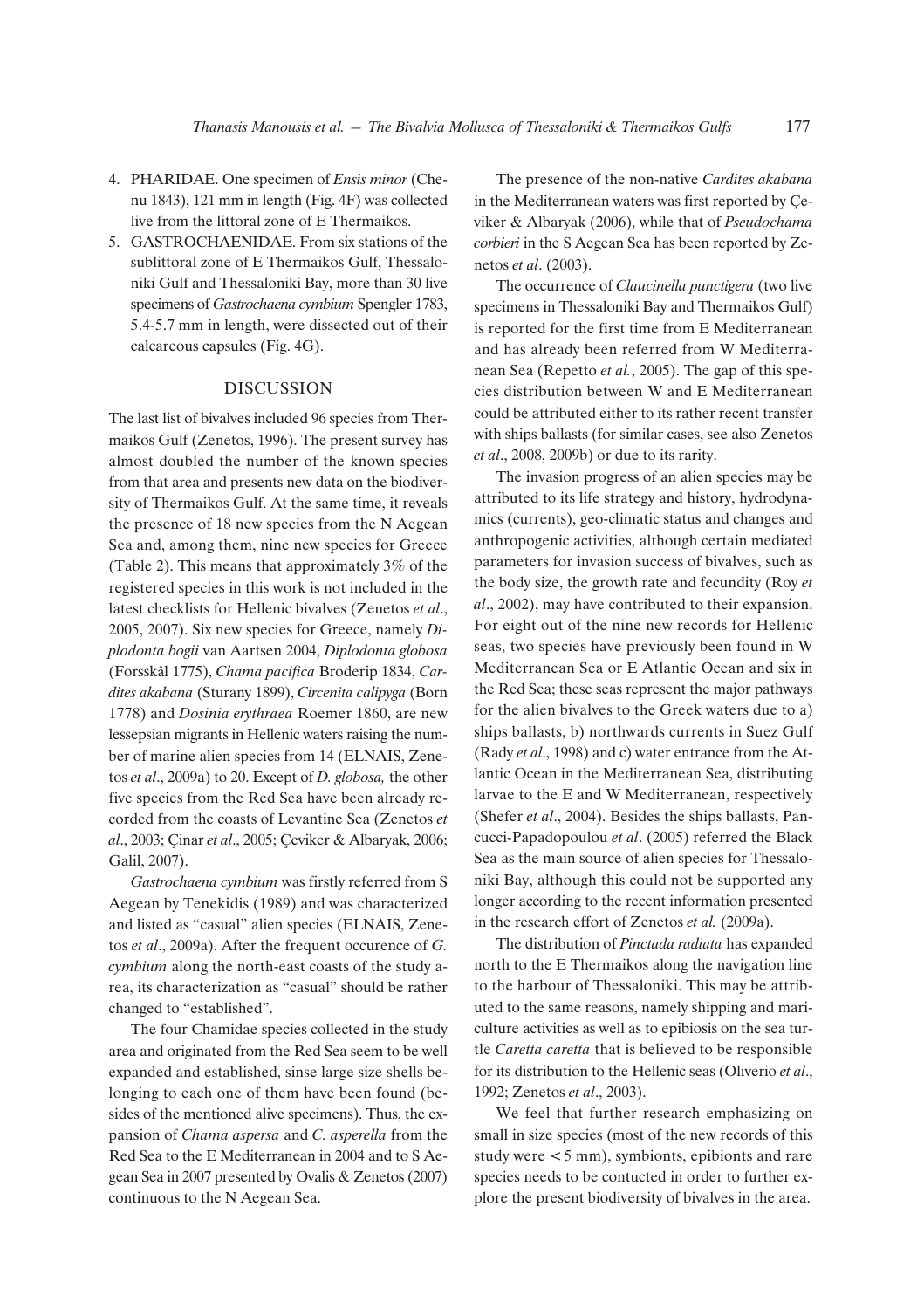## ACKNOWLEDGEMENTS

The authors are grateful to the anonymous referees, whose helpful and useful comments improved significantly the manuscript. They are also grateful to Dr. C. Salas for the supply of helpful publications, the diver Kostas Hatziantoniou for his help with the collection of some bivalves, and the collector Dimitris Manios for the supply of *Similipecten similes* and *Venus casina*.

#### REFERENCES

- Antoniadou C, Krestenitis Y, Chintiroglou C, 2004. Structure of the "*Amphioxus* sand" community in Thermaikos bay (Eastern Mediterranean). *Fresenius Environmental Bulletin*, 13: 1122-1128.
- Bianchi CN, Morri C, 2000. Marine biodiversity of the Mediterranean Sea: situation, problems and prospects for future research. *Marine Pollution Bulletin*, 40: 367- 376.
- Cachia Ch, Mifsud K, Sammut PM, 2004. *The marine Mollusca of the Maltese Islands*, *Part 4*. Backhuys, Leiden.
- Çeviker D, Albaryak S, 2006. Three alien molluscs from Iskenderum Bay (SE Turkey). *Aquatic Invasions*, 1: 76-79.
- Çinar ME, Bilecenoğlou M, Öztürk B, Katagan T, Aysel V, 2005. Alien species on the coasts of Turkey. *Mediterranean Marine Science*, 6: 119-146.
- CLEMAM. *Taxonomic Database on European Marine Molusca*. *http://www.somali. Asso.fr/clemam/biotaxis.php*
- Delamotte M, Vardala-Theodorou E, 2008. *Shells from the Greek Seas*. Goulandris Museum of Natural History, Kifisia.
- Demir M, 2003. Shells of Mollusca collected from the Seas of Turkey. *Turkish Journal of Zoology*, 27: 101-140.
- Doneddu M, Trainito E, 2005. *Conchiglie del Mediterraneo: guida ai molluschi conchigliati*. Castello, Trezzano sul Naviglio.
- ELNAIS. *Ellenic Network on Aquatic Invasive Species. https:// services.ath.hcmr.gr*
- ERMS. *European Register of Marine Species*. *http://www.marbef.org/*
- Galil BS, 2007. Seeing Red: Alien species along the Mediterranean coast of Israel. *Aquatic Invasions*, 2: 281- 312.
- Galil BS, Zenetos A, 2002. A sea change exotics in the Eastern Mediterranean. In: Leppäkoski E, Gollasch S, Olenin S, eds. *Invasive aquatic species of Europe. Distributions, impacts and management*. Kluwer Academic Publishers, Dordrecht: 325-336.
- Giannuzzi-Savelli R, Pusateri F, Palmeri A, Ebreo C, Coppini M, Margelli A, Bogi C, 2001. *Atlante delle conchiglie marine del Mediterraneo*. Evolver, Roma.

Gofas S, Salas C, 2008. A review of European '*Mysella*' spe-

cies (Bivalvia, Montacutidae), with description of *Kurtiella* new genus. *Journal of Molluscan Studies*, 74: 119-135.

- Hiscock K, Tyler-Walters H, 2006. Assessing the sensitivity of seabed species and biotopes-the Marine Life Information Network (MarLIN). *Hydrobiologia*, 555: 309-320.
- Maldonado A, 1985. Evolution of the Mediterranean basins and a detailed reconstruction of the Cenozoic paleoceanography. In: Margalef R, ed. *Key environments: western Mediterranean.* Pergamon Press, Oxford: 17-59.
- Natuurhistorisch Museum Rotterdam. *www.nmr-pics.nl*
- Oliver PG, 1992. *Bivalved seashells of the Red Sea*. Verlag Christa Hemmen and National Museum of Wales, Cardiff.
- Oliverio M, Gerosa G, Cocco M, 1992. First record of *Pinctada radiata* (Bivalvia, Pteriidae) epibiont on the loggerhead sea turtle *Caretta caretta* (Chelonia, Cheloniidae). *Bollettino Malacologico*, 28: 149-152.
- Ovalis P, Zenetos A, 2007. On the establishment of two more alien mollusca (*Chama aspersa* Reeve, 1846 and *Chama asperella* Lamarck, 1819) in the eastern Mediterranean. *Mediterranean Marine Science*, 8: 97- 100.
- Pancucci-Papadopoulou MA, Zenetos A, Corsini-Foka M, Politou C-Y, 2005. Update of marine alien species in Hellenic waters. *Mediterranean Marine Science*, 6: 147-158.
- Poppe GT, Goto Y, 1993. *European seashells*, *Vol. II*. Conch Books, Hachenheim.
- Por FD, 1978. *Lessepsian migration.The influx of Red Sea biota into Mediterranean by way of the Suez Canal.* Springer-Verlag, Heidelberg.
- Por FD, 1990. Lessepsian migration. An appraisal and new data. *Bulletin de l'Institut Oceanographique Monaco*, 7: 1-10.
- Rady MA, El-Sabh MI, Murty TS, Backhaus JO, 1998. Residual Circulation in the Gulf of Suez, Egypt. *Estuarine, Coastal and Shelf Science*, 46: 205-220.
- Repetto G, Orlando F, Arduino G, 2005. *Conchiglie del Mediterraneo*. Amici del Museo "Federico Eucebio", Alba, Torino.
- Roy K, Jablonski D, Valentine JW, 2002. Body size and invasion success in marine bivalves. *Ecology Letters*, 5: 163-167.
- Ruffel A, 1997. Geological evolution of the Mediterranean basin. In: King R, Proudfoot L, Smith B eds. *The Mediterranean: environment and society*. Environment and Society, London: 12-29.
- Sakellariou E, 1957. Living Mollusca of the Gulf of Thessaloniki and their contribution in stromatography. Ph. D. Thesis, University of Athens.
- Salas C, 1996. Marine Bivalves from off the Southern Iberian Peninsula collected by the Balgim and Fauna 1